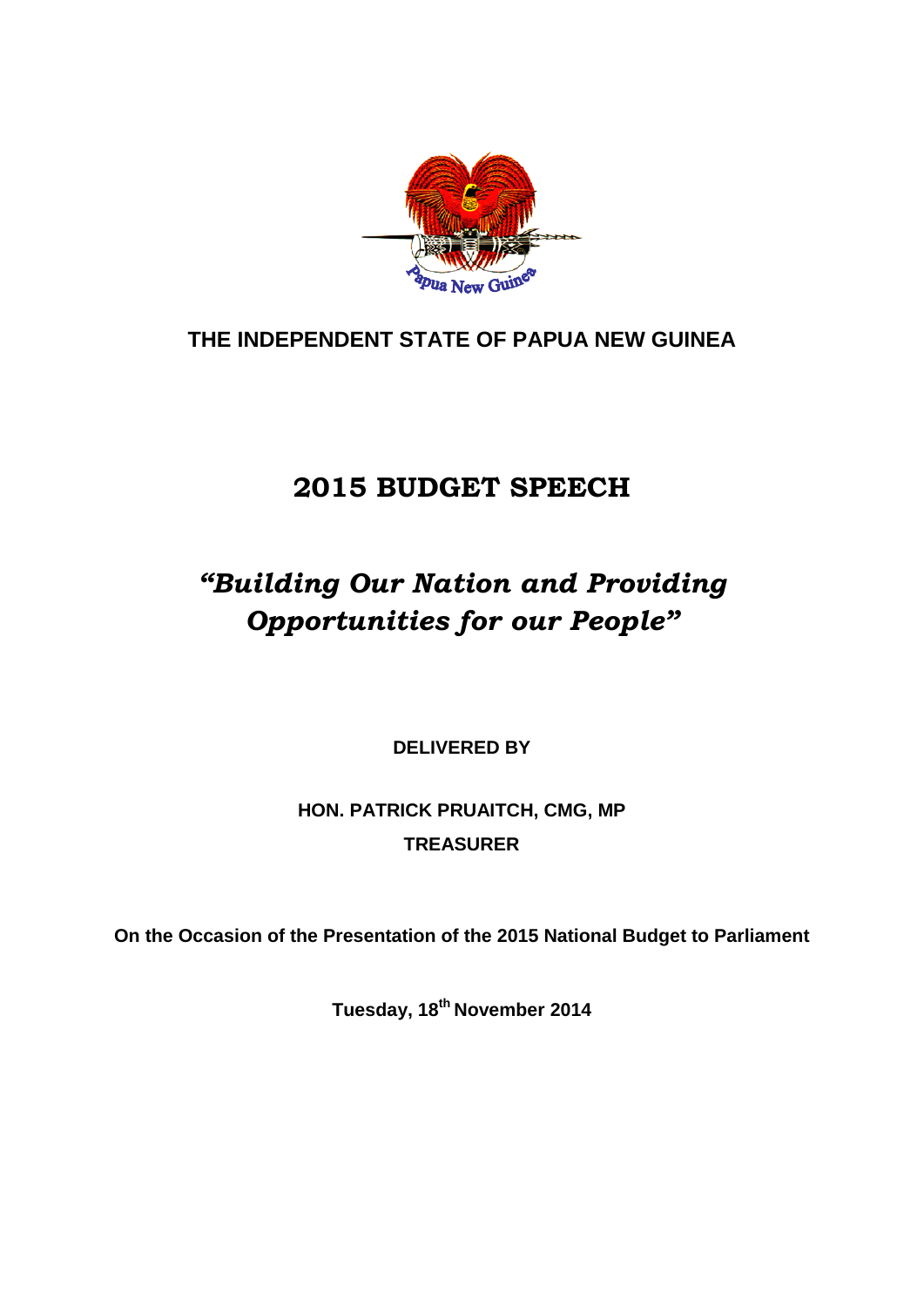

## **HON.PATRICK PRUAITCH, CMG, MP TREASURER**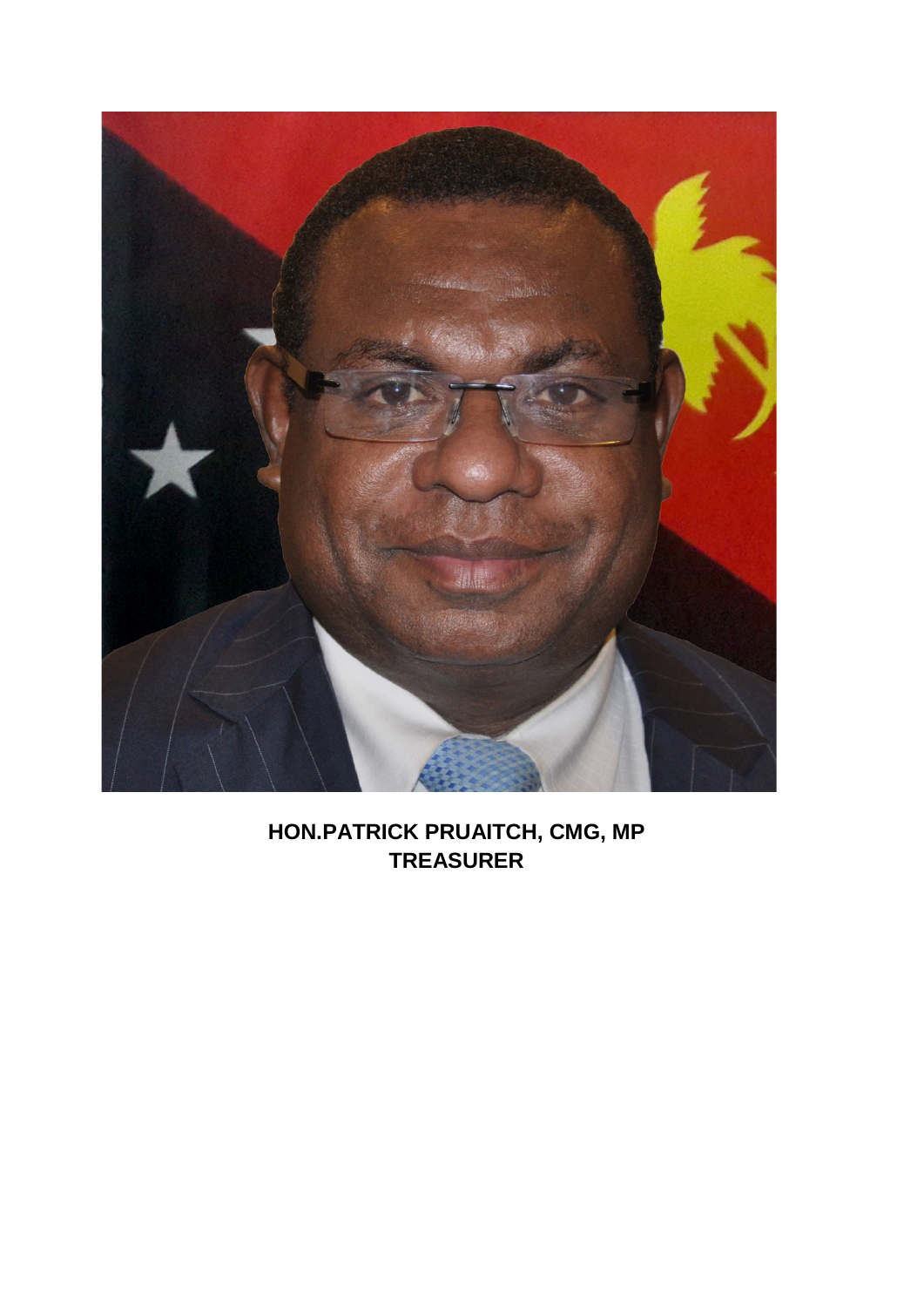#### **Mr. Speaker,**

I move that the Bill now be read a second time.

Mr Speaker, Honourable Members, and fellow citizens of Papua New Guinea, it is a great honour for me to present to this Honourable House and the people of PNG the 2014 Supplementary Budget and the 2015 National Budget.

This is the third budget since the O'Neill-Dion Government took office in 2012 and my first as Treasurer in the present Government.

Honourable Members would be aware that this is the 14th consecutive year of economic growth enjoyed by PNG, the longest such period of sustained growth. PNG is among a handful of nations that managed to sustain significant growth levels in the wake of the Global Financial Crisis in 2008-09. We continue to maintain that record even though key commodity prices have fallen considerably in recent years.

With the US\$19 billion PNG LNG Project in the construction phase from 2010 to 2014, the O'Neill-Dion Government charted out bold and ambitious plans for future development, taking into consideration the declining economic stimulus from the completion of the construction phase of the LNG venture.

Besides implementing policies for free primary and secondary school education and free basic public health programs, it formulated a large infrastructure development program encompassing roads, ports and airports, along with substantial direct funding of Provincial and Local Level Government to bolster grassroots provision of infrastructure and services in every district in the country.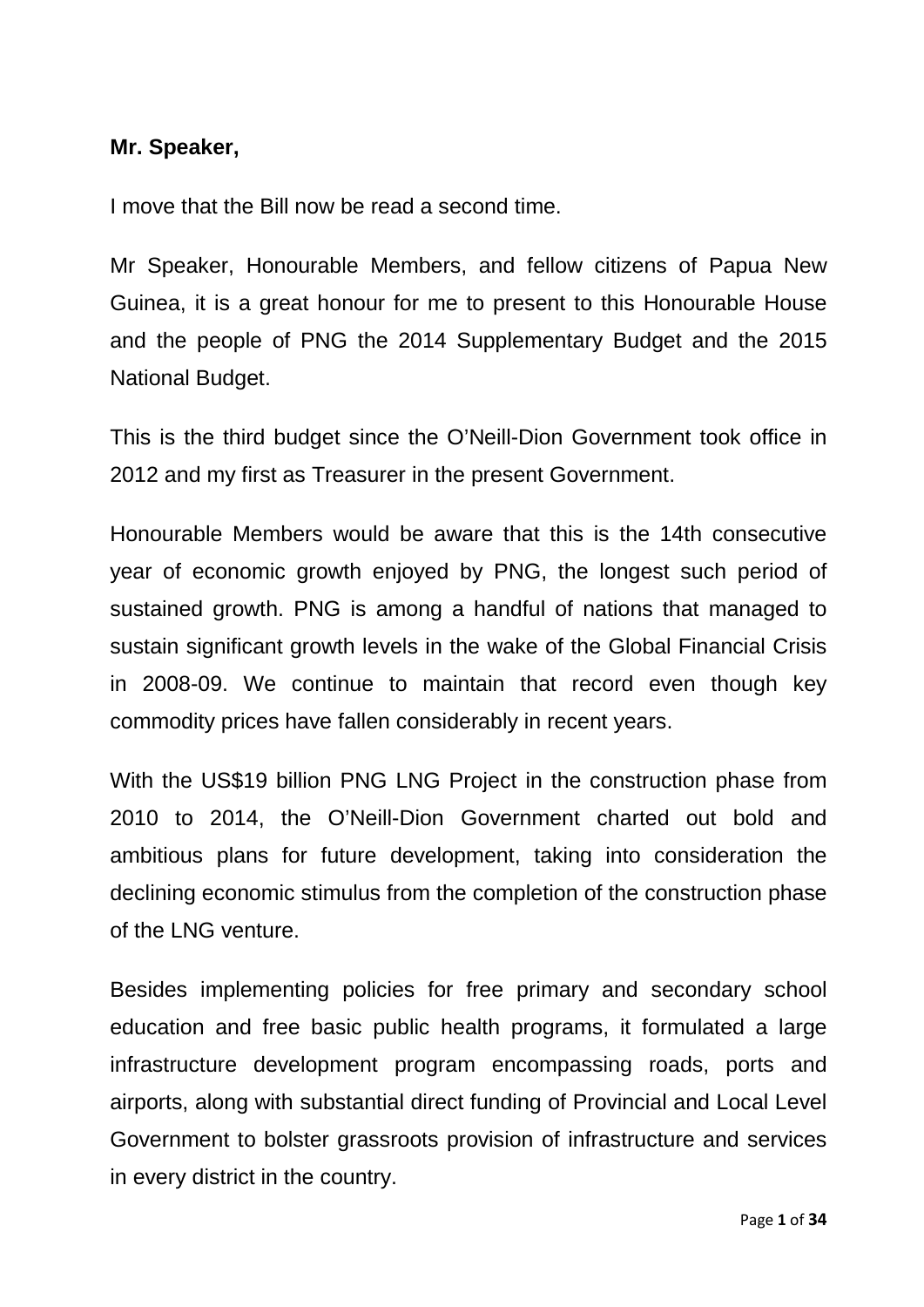These programs were implemented with a clear understanding that public sector programs would take up the slack in economic activity with the ending of LNG construction activity. The LNG project has been the significant pillar of economic growth and this stimulus was ending since around 2013. The project provided billions of kina worth of activity for many landowner and other PNG companies and had been the single biggest generator of jobs growth.

Mr Speaker, the O'Neill-Dion Government consciously decided on a counter-cyclical strategy to prevent a sudden slowdown in the economy. It was decided that the 2013 and 2014 budgets would see the implementation of large deficit budgets to provide the necessary economic stimulus. The 2013 budget had already spelled out the Government's intention to implement deficit budgets until 2017 with the expectation that new sources of revenue and growth would kick in by 2018.

The government is working to create an improved climate for growth of the private sector, including a new policy platform that will encourage the formation of Public Private Partnerships (PPP). These initiatives will also stimulate growth of Small and Medium Enterprises (SME's), particularly in the agriculture sector, thereby creating improved prosperity in the rural areas.

The big surge in formal sector employment over the past decade has contributed to a growing middle class which, through families and other ties, could generate growth that is more inclusive in nature, a trend that the government would like to encourage.

As a diverse nation with strong regional traditions and cultures we have a rich heritage to protect and nurture. At the same time we need to face up to our many challenges, particularly on the economic and development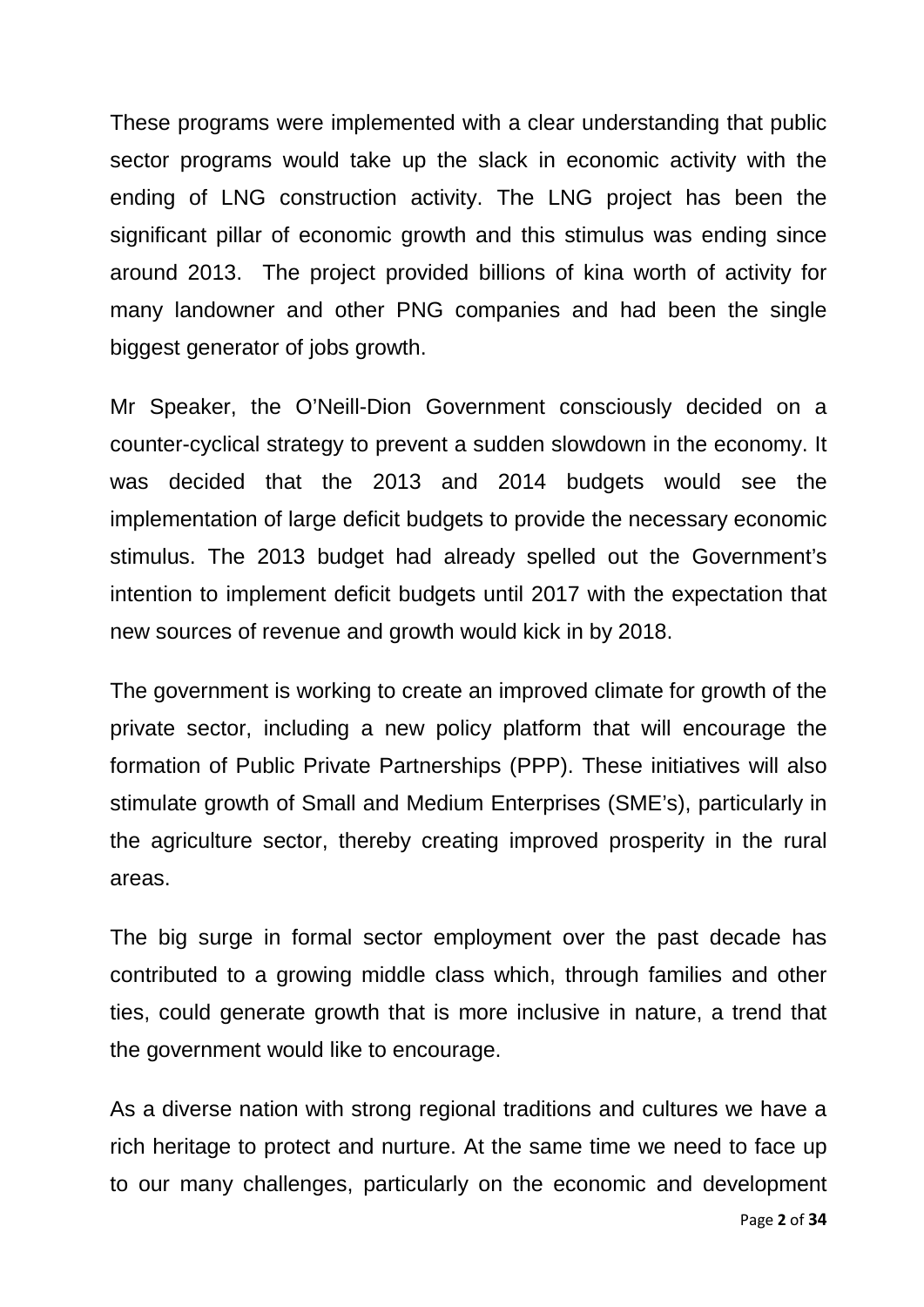front, where many more opportunities need to be created so that our people can enjoy improved living standards especially in rural areas, where the majority of the population reside.

#### **2014 SUPPLEMENTARY BUDGET**

Mr Speaker, Honourable Members, with those introductory remarks I would like to introduce the 2014 Supplementary Budget and to explain why it has been necessary.

Many of you will recall the controversies that were generated in the media and elsewhere , with the release in July of Treasury's Mid-Year Economic and Fiscal Outlook where National Government revenues were anticipated to drop by an estimated K350 million, largely as a result of falling revenues caused by declining commodity prices.

Commentators discussed the risk of a blowout of the planned deficit. However, at the current time it has become clear that improved personal and company tax receipts, along with benefits flowing from the early start of LNG exports, has kept the deficit more or less in line with the original budget forecast.

On the expenditure front, additional spending had to be faced to the tune of K897 million. Among the big ticket items was an additional K250 million for infrastructure for the 2015 Pacific Games, K250 million for personal emoluments and additional interest costs of K204.3 million as a result of rising interest rates for public sector debt raised mainly by the Central Bank.

With overall Government revenue falling from K12,688.5 million to K12,674.8 million, a drop of K13.7 million from the original budget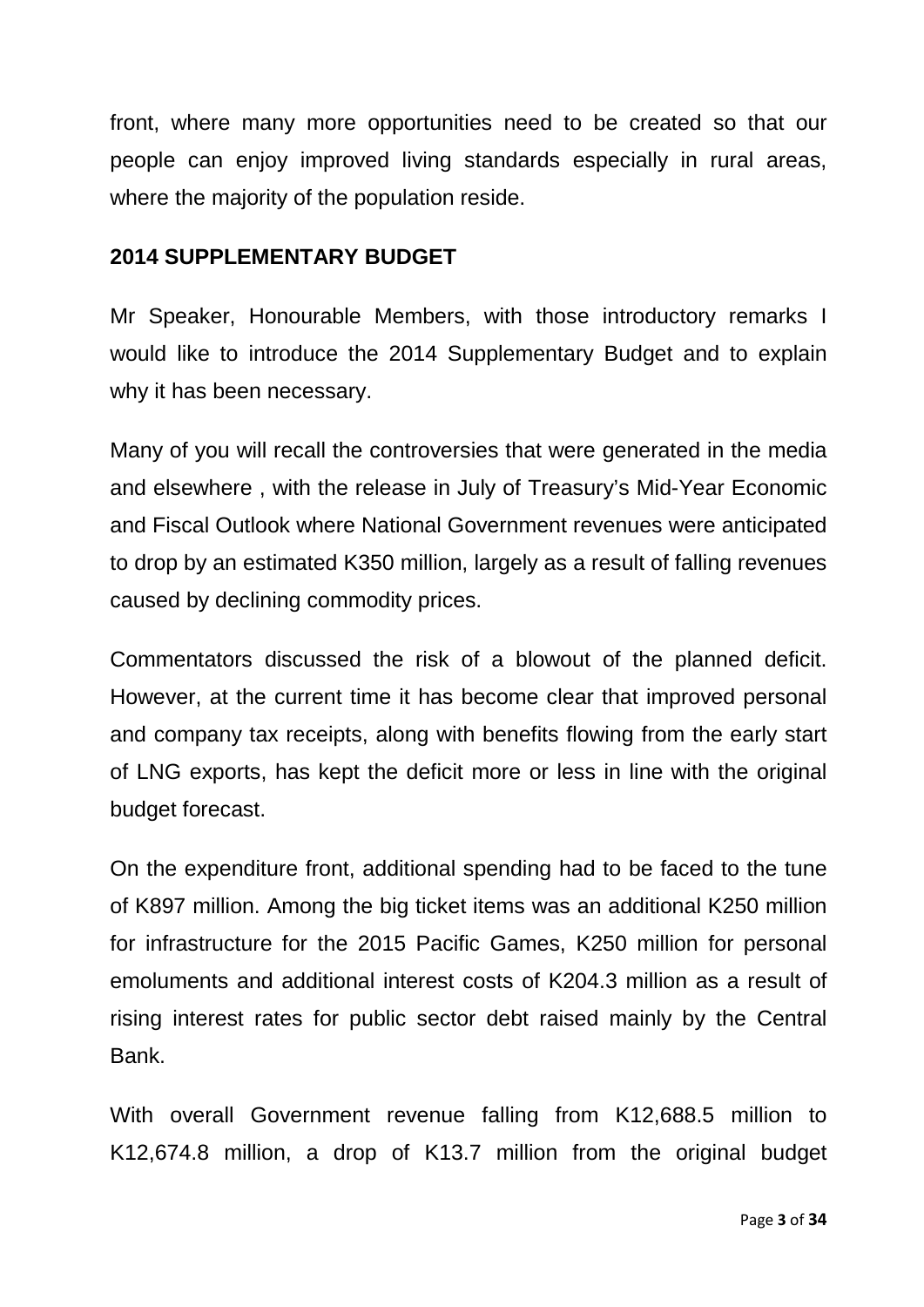estimate, corrective measures were needed in view of rising expenditures and the failure of asset sales meant to bring in K600 million.

This was partly offset by K416 million in contributions from the National Petroleum Company (NPCP) and Ok Tedi (K190 million) plus dividends from statutory authorities, including Bank of PNG (K120 million), MVIL (K100 million), National Fisheries Authority (K50 million) and National Gaming Board (K50 million).

To prevent a budget blowout and safeguard the Government's economic management credentials, budget expenditure cuts of K1.07 billion were made in areas where public service delivery would not be adversely affected. This ensured the integrity of the 2014 budget was maintained.

As a result, the overall 2014 budget deficit increased by K77.2 million to K2,430.2 million from the original budget estimate of K2,353.0 million. The total deficit remained at the previously projected level of 5.9% of GDP.

I am sure Honourable Members will recognise this as a good outcome especially in view of the headwinds we have faced from a slowing global economy and declining mineral commodity prices. It also signals the need for caution and for the Government to stand ready to undertake corrective action in the face of unforeseen international and domestic developments that may affect the PNG economy.

Mr Speaker you will recall that earlier in the year the opportunity to purchase Oil Search shares arose and the O'Neill-Dion Government made a decision to purchase a 10.1% stake in Oil Search. As part of the 2014 Supplementary Budget and in accordance with Section 209 of the Constitution we have appropriated for interest payments and it is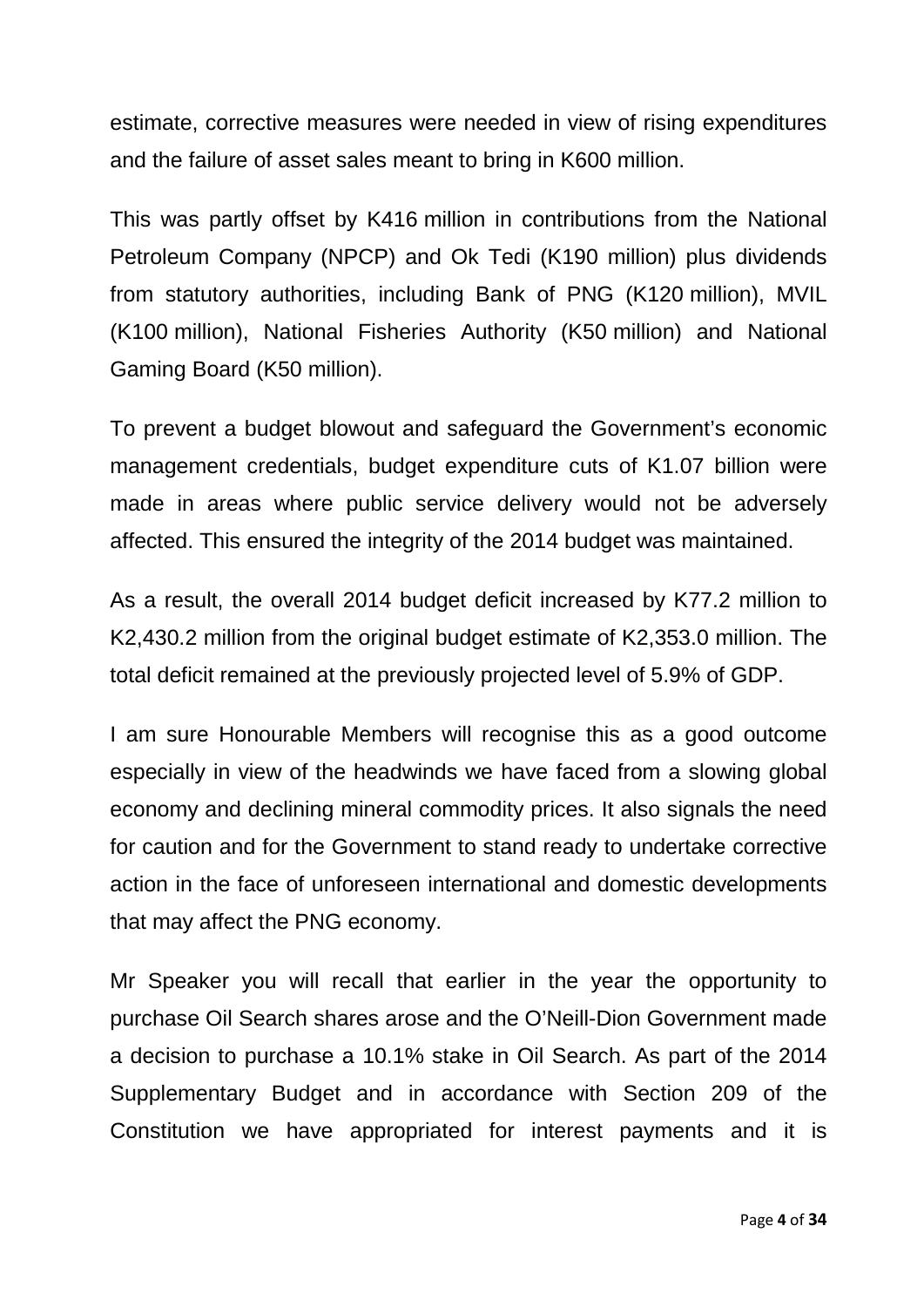anticipated that in the next month National Petroleum Company of PNG will refinance this transaction and take ownership of the shares.

Significant Budget reforms will guide the 2015 Budget to ensure a more effective, strategic and transparent budgeting process that demonstrates a clear link between the allocations of resources to the policies, plans and priorities of the Government.

Continued reforms include efforts to better integrate the Capital Budget with the Operational Budget to ensure more satisfactory interaction between departments and agencies responsible for key development outcomes.

Much more work also needs to be done on the 2014 initiative involving the five-year Multi-Year Budgeting framework, along with sector-led budgeting that gives priority to projects and activities with demonstrated outputs, outcomes and impacts.

In addition, the 2015 Budget will introduce a Public Sector Program Efficiency Review led by our Prime Minister and myself in my capacity as the Treasurer. The review will look into public sector operations starting in 2015 to ensure there is value for money from all government expenditure, elimination of wasteful spending and unnecessary duplication in National, Provincial and LLG activities. The Efficiency Review aims to improve the overall efficiency and effectiveness with which government services and projects are delivered.

The Budget is presented on a sectoral approach, comprising Administration; Economic and Agriculture; Education; Health; Infrastructure; Law & Order; Provinces and Social.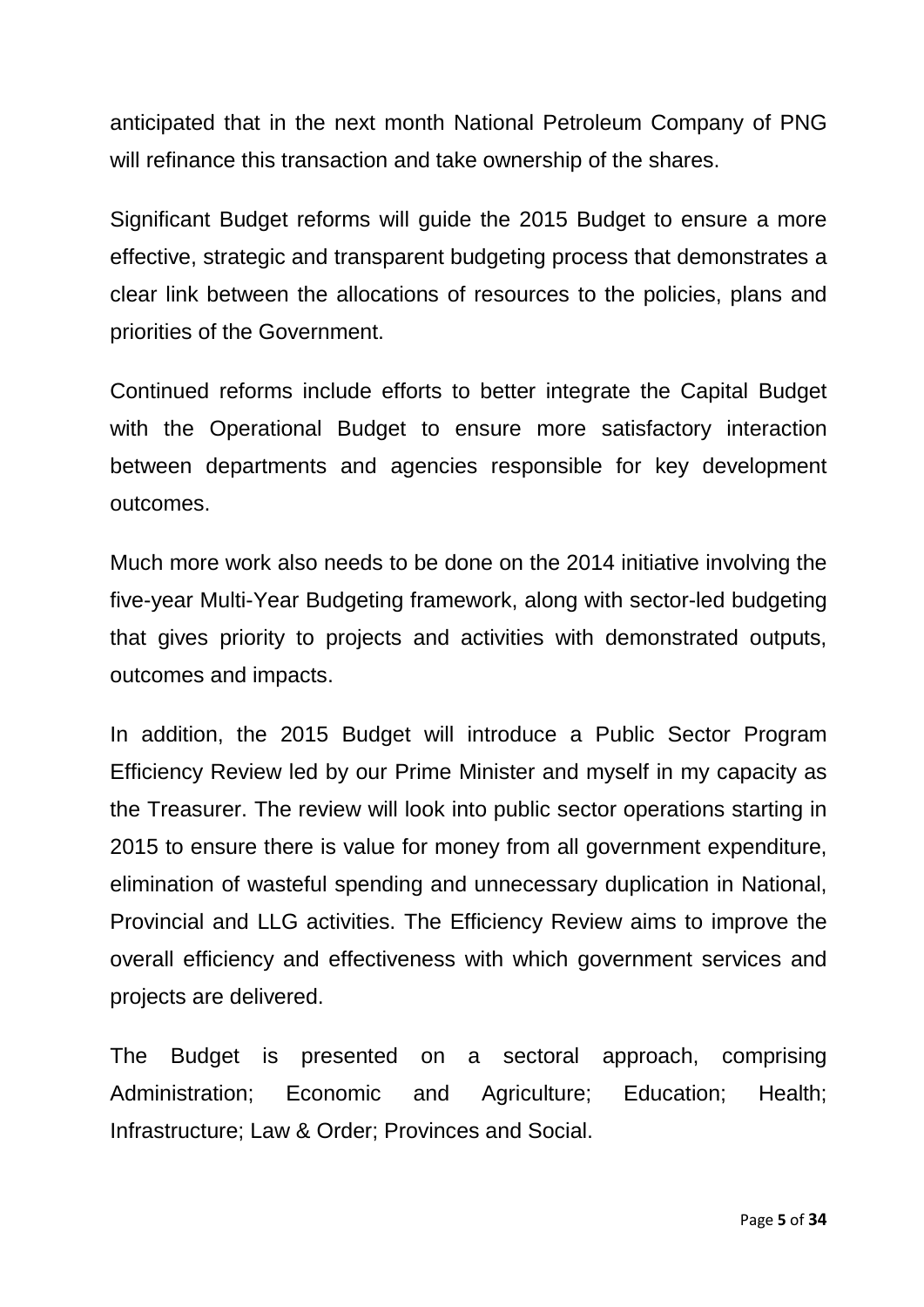This will give the Government and the people of Papua New Guinea the clearest picture yet of where it is allocating its funds and which sectors are receiving increased funding over time.

The Government will continue to strive for a stronger economy through diversification of activities and by translating past, present and anticipated future gains from the mining and resources sector into prudent and sustainable investments in other sectors such as education, health, law and order, energy, transport, tourism and agriculture.

### **THE 2015 NATIONAL BUDGET**

Hence, the theme of the 2015 national budget is, **"Building our Nation and Providing Opportunities for our People"**.

Mr Speaker I now turn to the 2015 National Budget, which has elicited much comment and controversy in recent months, largely as a result of over-exaggerated fears about the 2014 Supplementary Budget.

In line with the theme for the 2015 Budget the Government is making historic investment decisions from a position of economic strength while continuing to fund key development programs to meet the development needs of our country.

Mr Speaker, international and domestic economic conditions will always play a pivotal role in the economic fortunes of individual countries and provide a vital backdrop for the formulation of the budget.

These economic conditions will generally set the parameters under which the budget priorities can be planned.

#### **ECONOMIC UPDATE**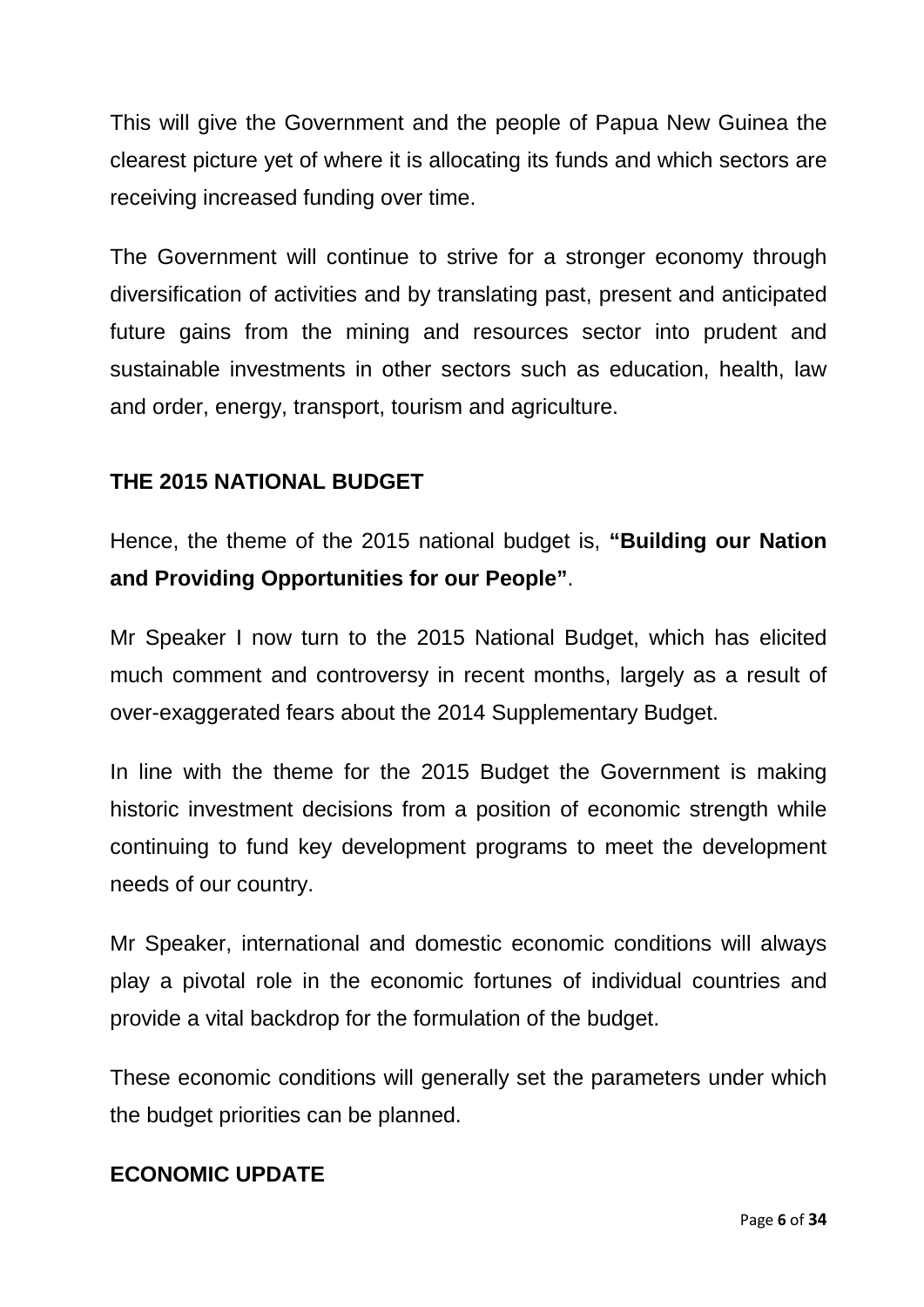#### **International Economic Outlook**

So Mr Speaker let me set the scene by discussing the international economic outlook.

As Honourable Members would be aware PNG had the privilege last month of chairing the annual meeting of the Boards of Governors of the International Monetary Fund and the World Bank. The meeting in Washington was attended by 188 member countries of the premier International Financial Institutions and the overall mood can only be described as *cautious*.

The Managing Director of the IMF, Madam Christine Lagarde, spoke of the fragile nature of the global economy with significant downside risks at the present time even though the US economy has been showing a significant recovery from the Global Financial Crisis of six years ago. By contrast a great deal of uncertainty surrounds the European Union, where the leading economy, Germany, narrowly escaped entering into recession. Growth is also slowing down in China as well as in many emerging market economies, including Brazil.

The President of the World Bank Group, Dr Jim Yong Kim, who has been carrying out a major restructuring of World Bank operations, spent a significant amount of his speech discussing the dangers of the Ebola outbreak in the African continent and to the global economy.

Both leaders were also strongly of the view that climate change was another issue of utmost global importance that needed speedy action from governments around the world.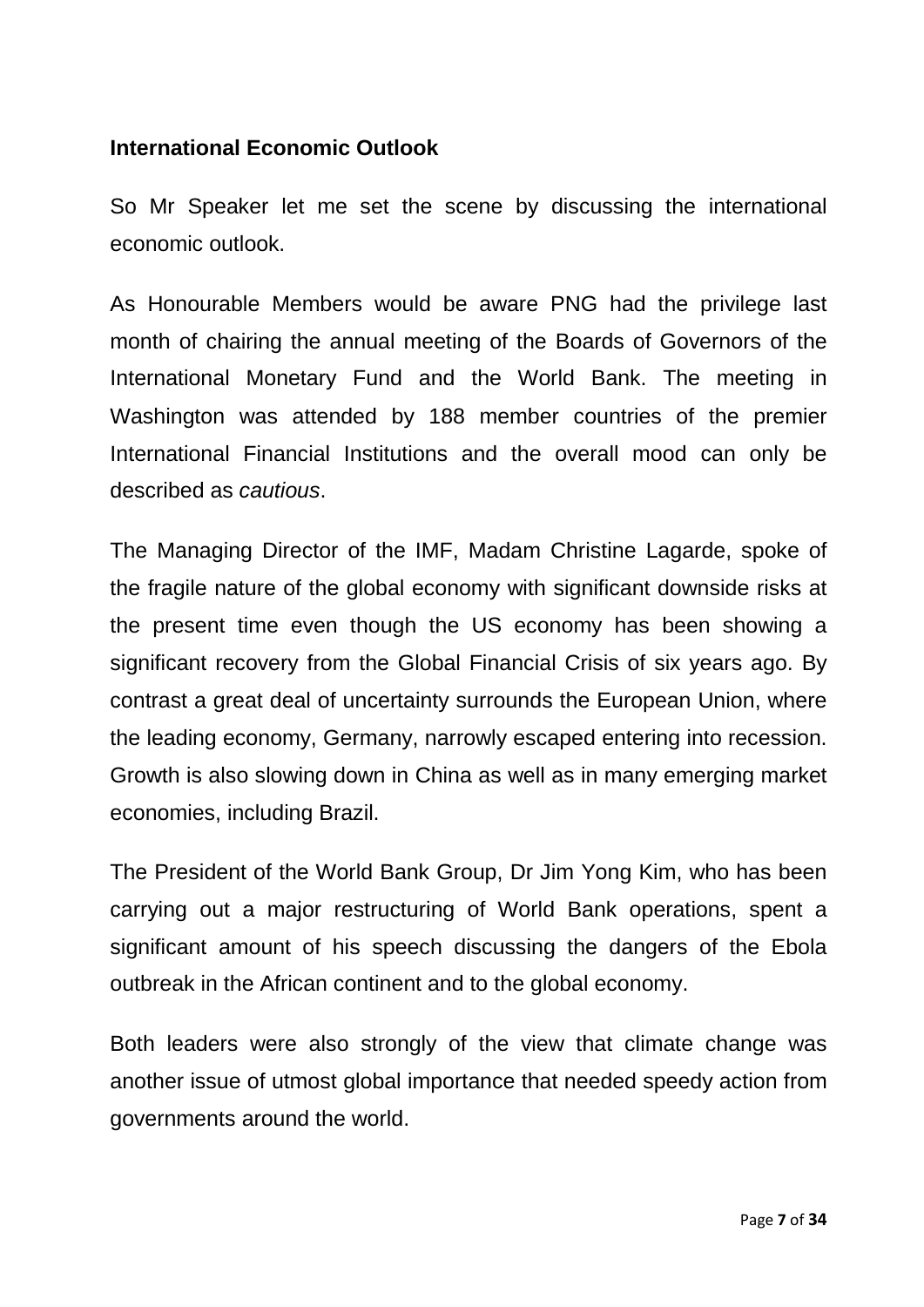The IMF and World Bank have reduced their forecasts for the World Economic Outlook from a projected 3.6 per cent level in April this year to 3.4 per cent in July and to a current projection of 3.3 per cent growth in 2014.

They were of the view that global economic growth in 2015 would increase to 3.8 per cent because of improving performance of the US economy and some emerging and developing economies.

With growth prospects appearing to dampen even further in recent weeks we have seen gold prices drop to less than US\$1,200 an ounce while oil is hovering around the US\$80 a barrel mark, both of which are at four year lows. As Honourable Members would appreciate these are critical commodities for the PNG economy especially with the trend of easing mineral prices appearing likely to be sustained into the coming year.

### **Domestic Economic Outlook**

Mr. Speaker, let me now turn to the Domestic Economic Outlook and report on how our economy has been performing under the stewardship of the O'Neill–Dion Government.

Mr. Speaker, the Papua New Guinean economy is expected to grow strongly by 8.4 per cent in 2014. This is higher than the 6.2 per cent projected at the time of 2014 Budget and the 5.4 per cent projected during the Mid-Year Economic and Fiscal Outlook (MYEFO) report. This upward revision is due to the impact of the early commencement of LNG gas production and export. Other contributing factors include favourable gold production from one of the major mines and a rebound in copra production due to high copra prices during the second half of 2014.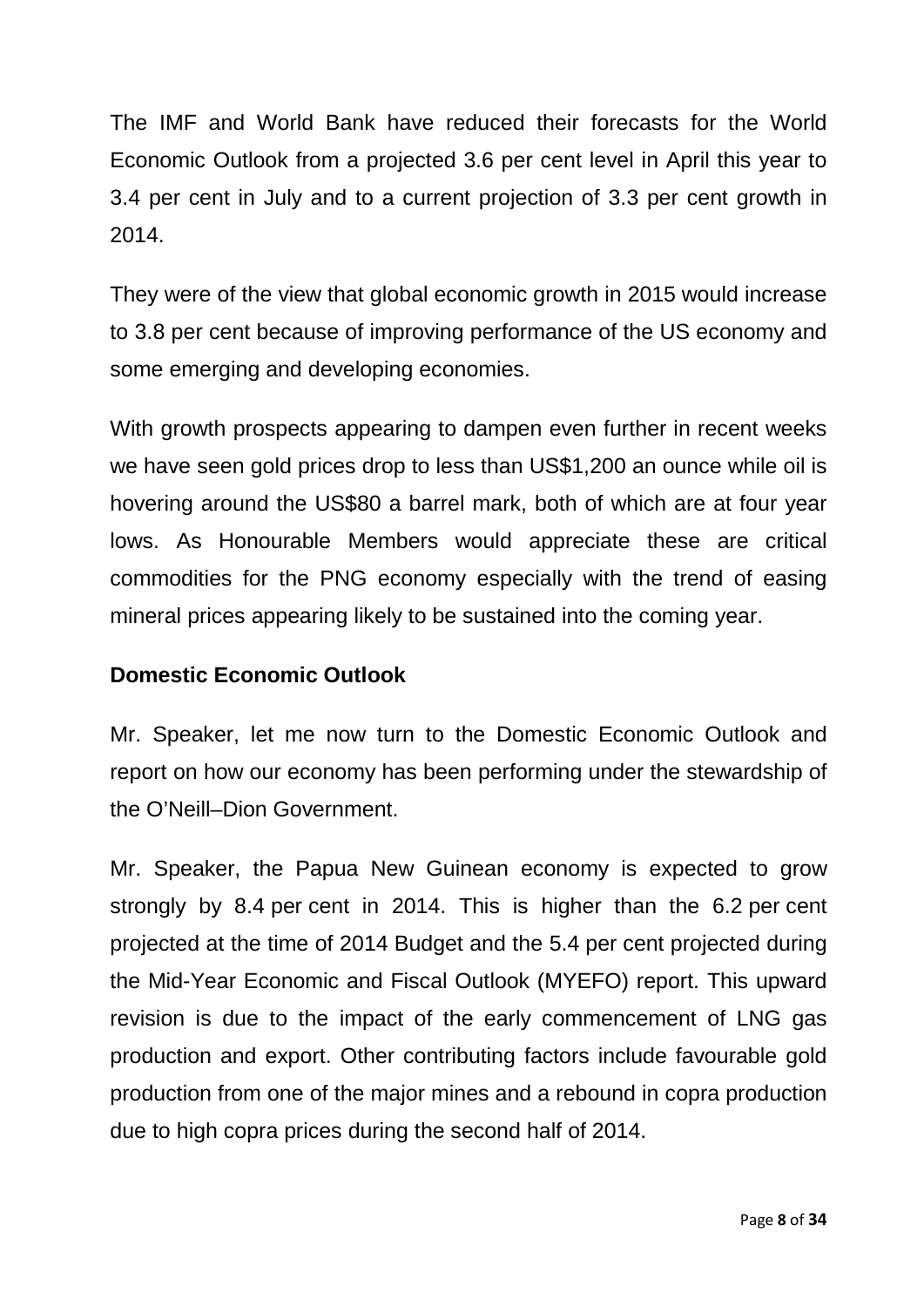Despite these positive developments, non-mining GDP is expected to only grow at 1.4 per cent in 2014 down from 4.9 per cent in 2013. The downgrade is due to the slowdown in domestic economic activity as the economy descends from LNG related peaks associated with the completion of the PNG LNG construction phase.

It is anticipated that the flow on impacts of the government's fiscal stimulus put in place in the 2014 Budget would fill some of the gaps created by the end of PNG LNG construction. This has indeed been the case, however capacity constraints and delays associated with the implementation of some projects has been a major concern over the course of the year.

Therein lies the challenge for implementing agencies. This is the main reason why the O'Neill-Dion government is introducing the Public Sector Program Efficiency Review in this Budget to ensure that there is value for money from all government expenditures.

Mr. Speaker, in 2015 our economy is projected to grow significantly at an historically high growth rate of 15.5 per cent driven by a full calendar year of gas production and supported by a rebound in the non-mining sectors. This will be the 14th year of uninterrupted economic growth which is a huge achievement for a small country like PNG. While this is a very strong rate by any standard, it is nevertheless a downward revision from the 2014 Budget forecast of 21.2 per cent. This revision is due to the impact of early increased PNG LNG production in 2014 that has lifted the level of GDP in 2014 and reduced the GDP figure in 2015. 2015 will represent the first full year of LNG production and exports.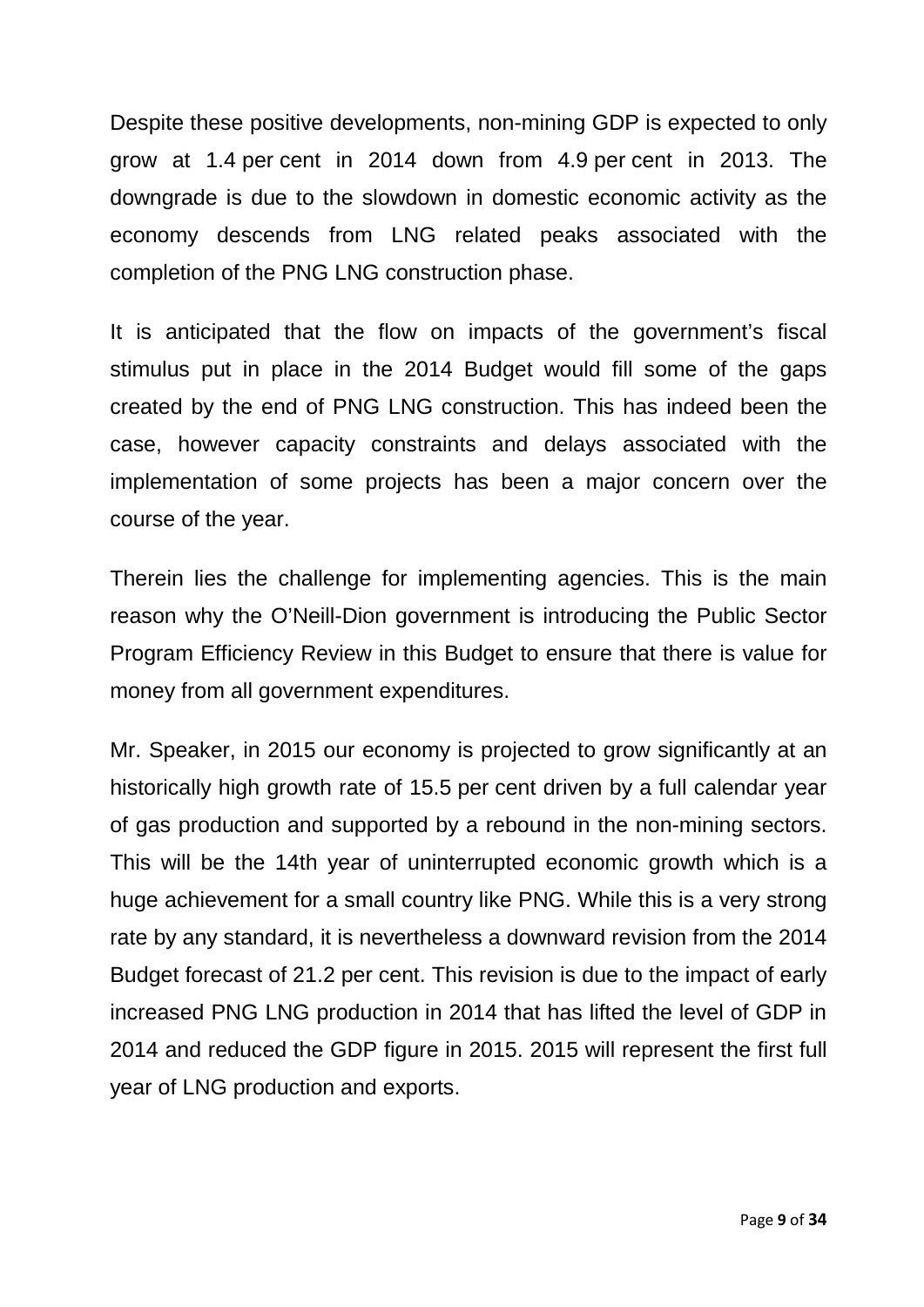Mr. Speaker, credit should go to Exxon Mobil, its venture partners, the government of the day, and stakeholders such as the landowners for delivering ahead of time such a huge achievement for PNG.

### • *The Kina has stabilized and will gain in strength next year.*

Mr. Speaker, turning now to the exchange rate.

There have been a lot of concerns and criticisms raised by the public and business houses regarding the Kina exchange rate.

The facts are that the Kina has depreciated against its major trading partners, with falls against the US and the Australian dollars. On average, the Kina has depreciated by 8.3 percent against the US dollar and 3.0 percent against the Australian dollar from January to October 2014 compared to 2013.

The depreciation is attributed mainly to higher foreign exchange outflows for import payments, repayment of foreign loans and dividends payments and also reflects developments in the economies of our major trading partners.

Currently the US dollar is recovering as the US economy improves, which results in the Kina falling against the US dollar.

Mr. Speaker, I would like to assure all stakeholders: including the Government, business houses, investors, financial institutions, donor partners, individuals both citizens and foreigners that the Government through the Bank of PNG in consultation with commercial banks have put measures in place which have seen the Kina's value stabilised. This includes the exchange rate trading band that was introduced in the middle of the year.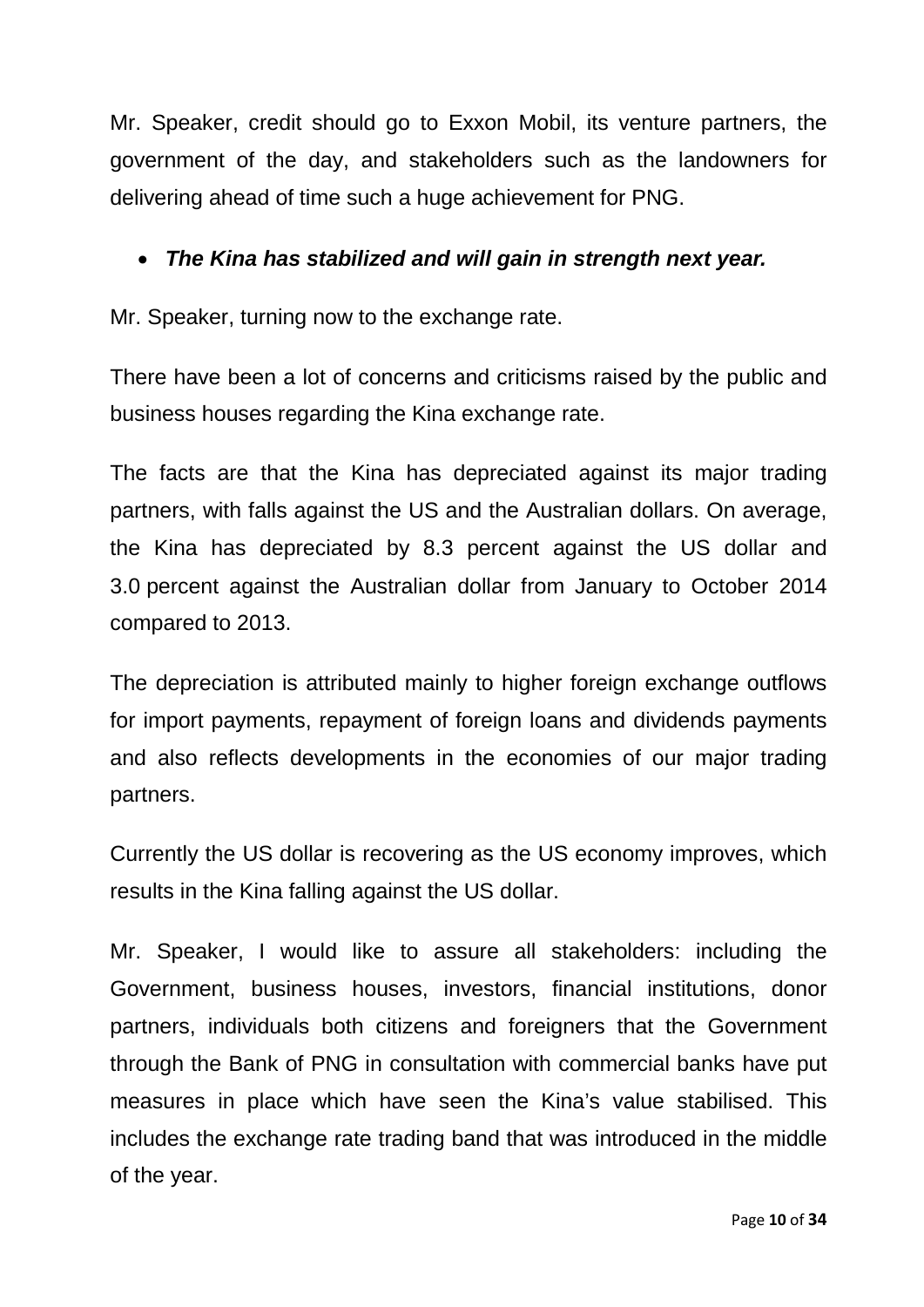Therefore, there should not be any cause for concern as the key fundamentals such as underlying economic growth continue to be strong and are supported by buoyant private sector business activities.

In addition the recent depreciation of the Kina has delivered benefits to PNG exporters by making the price of their goods more competitive internationally.

Going forward, the value of the Kina is expected to strengthen when proceeds from PNG LNG exports starts' flowing into the country.

The Bank of PNG will continue to assess developments in the foreign exchange market and work closely with the Government to manage the situation.

#### • *Strong economic growth translates to strong employment*

Mr. Speaker, turning now to employment, strong economic growth translates to strong employment growth. I wish I could be specific, and talk about the actual number of jobs created, but these economic statistics are not readily available. We are presently addressing the challenge of improving our data collection efforts.

I can report that there is very good news for employment in the non-mining sector, the sector most of our people depend on. Based on through-theyear growth figures, non-mining sector employment grew by 3.0 per cent through to the end of the June quarter 2014. The growth in the non-mining sector is underpinned by sustained demand for skilled labour mainly attributed to increased business activities.

However, the bad news is that employment in the mining sector has declined. Based on through-the-year growth figures, the mining sector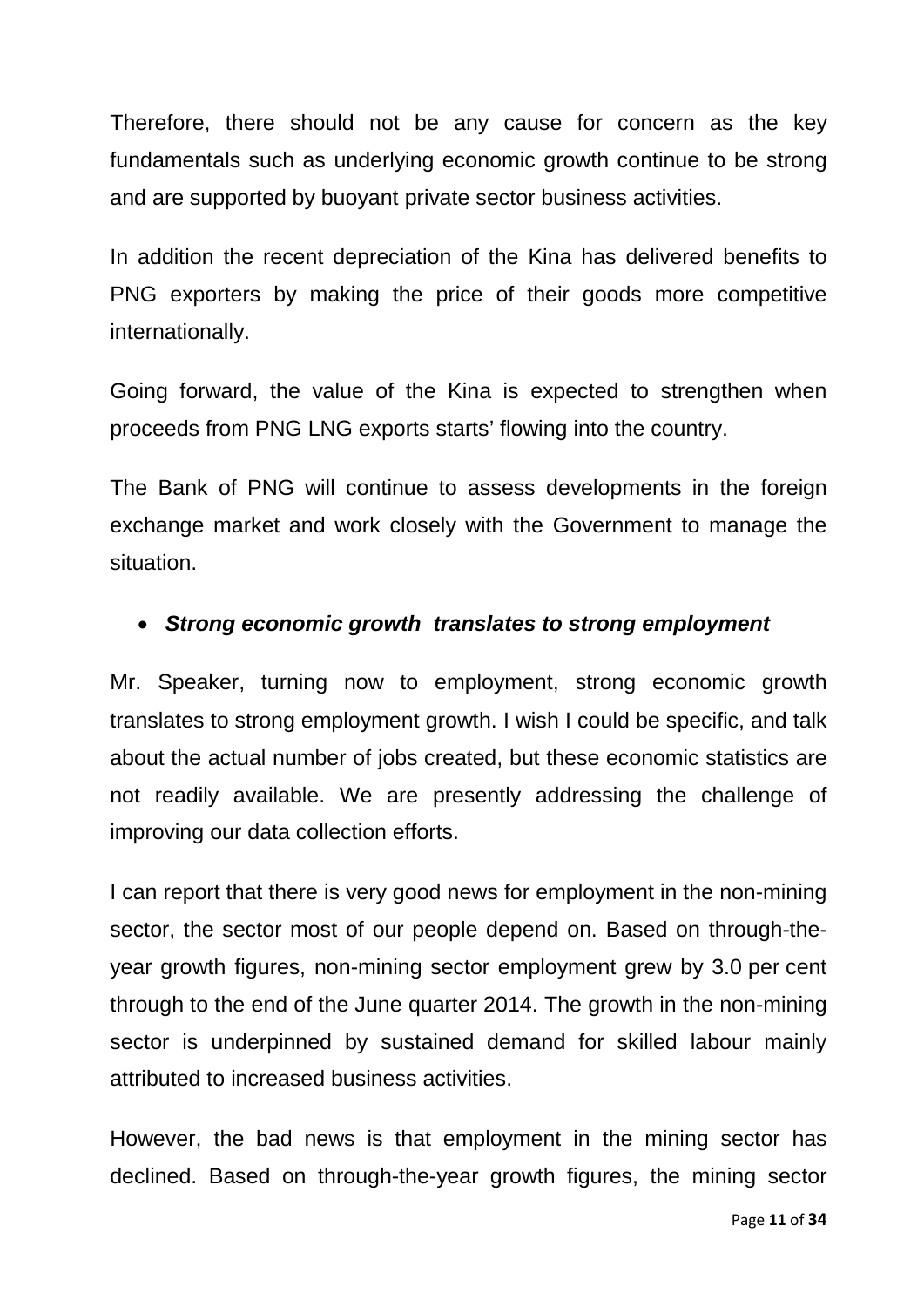employment declined by 22.7 per cent to the end of June quarter 2014. This is due to the slowdown in mining sector activity in the face of rising production cost following low commodity prices. It also reflects a period of re-alignment in the economy after the absorptive impact of the just completed PNG LNG construction phase.

### • *Maintaining a low and stable level of inflation is our priority*

Turning to inflation, at the last Budget, Treasury projected inflation to be around 6.5 per cent in 2014, reflective of the Government's stimulus spending.

The good news is that this has been revised down to 5.9 per cent after taking into account the manageable 2013 inflation outcome of 5.0 per cent, weak global economic activities, falling commodity prices, low inflation in major trading partner countries and the easing of aggregate demand associated with the completion of the PNG LNG construction.

Mr. Speaker, let me also inform this house, the business community and our people that the inflation figures that I presented is based on the New updated Consumer Price Index that the National Statistical Office (NSO) released early this year.

In 2015, inflation is expected to ease to around 5.5 per cent reflecting the expected revenues from PNG LNG in the latter half of 2015. This should translate into a stronger Kina exchange rate, thereby reducing the cost of imported goods and services. Other developments also expected to reduce prices include the second phase of the Tariff Reduction Program (TRP) expected in 2015. Over the medium term, from 2016 to 2019, inflation is expected to average around 5 per cent on the assumption of effective and coordinated monetary and fiscal policies.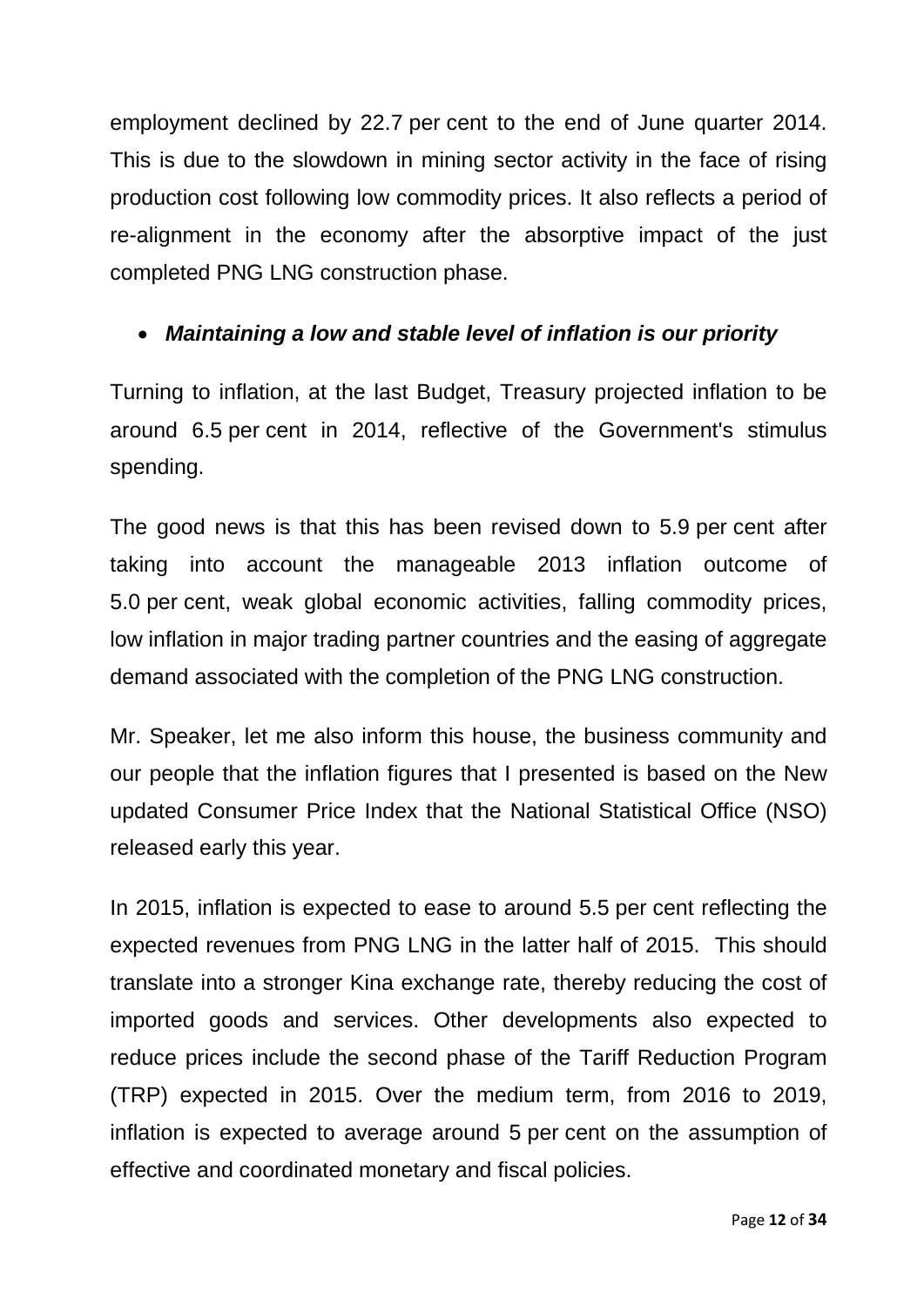### • *Papua New Guinea's current account moving into surplus*

Mr. Speaker, the good news on the balance of payments is that, PNG's trade with the rest of the world has improved in 2014 despite weak global demand and the uneven global recovery.

The improvement in exports has resulted in the current account balance narrowing to a deficit of K1.4 billion (or 3.4 per cent of GDP) in the first half of 2014 compared to a large deficit of K3.9 billion in the corresponding period of 2013.This improvement reflects huge surpluses in the goods and transfer accounts, partially offsetting the deficits in the services account and income account.

Mr. Speaker, despite the improvement in PNG's trade activity, the impact on international reserves is minimal given the low commodity prices that have translated into lower export receipts and high import demand. In addition, the size of foreign direct investments has fallen considerably since the completion of PNG LNG construction while foreign exchange outflows have increased due to a rise in import demand. This has triggered a fall in international reserves by 10.6 percent from K6.8 billion at end of December 2013 to K6.1 billion (US\$2.5 billion) as at 25th September 2014. By the end of 2014, the level of gross foreign exchange reserves is projected to rise to K6.4 billion (US\$2.6 billion), sufficient for 4.6 months of total and 7.8 months of non-mineral import covers.

In 2015, the current account balance, which had been in deficit over the last six years, is projected to move to a large surplus of K7.1 billion or 14.0 per cent of GDP from a revised deficit of K1.03 billion estimated for 2014.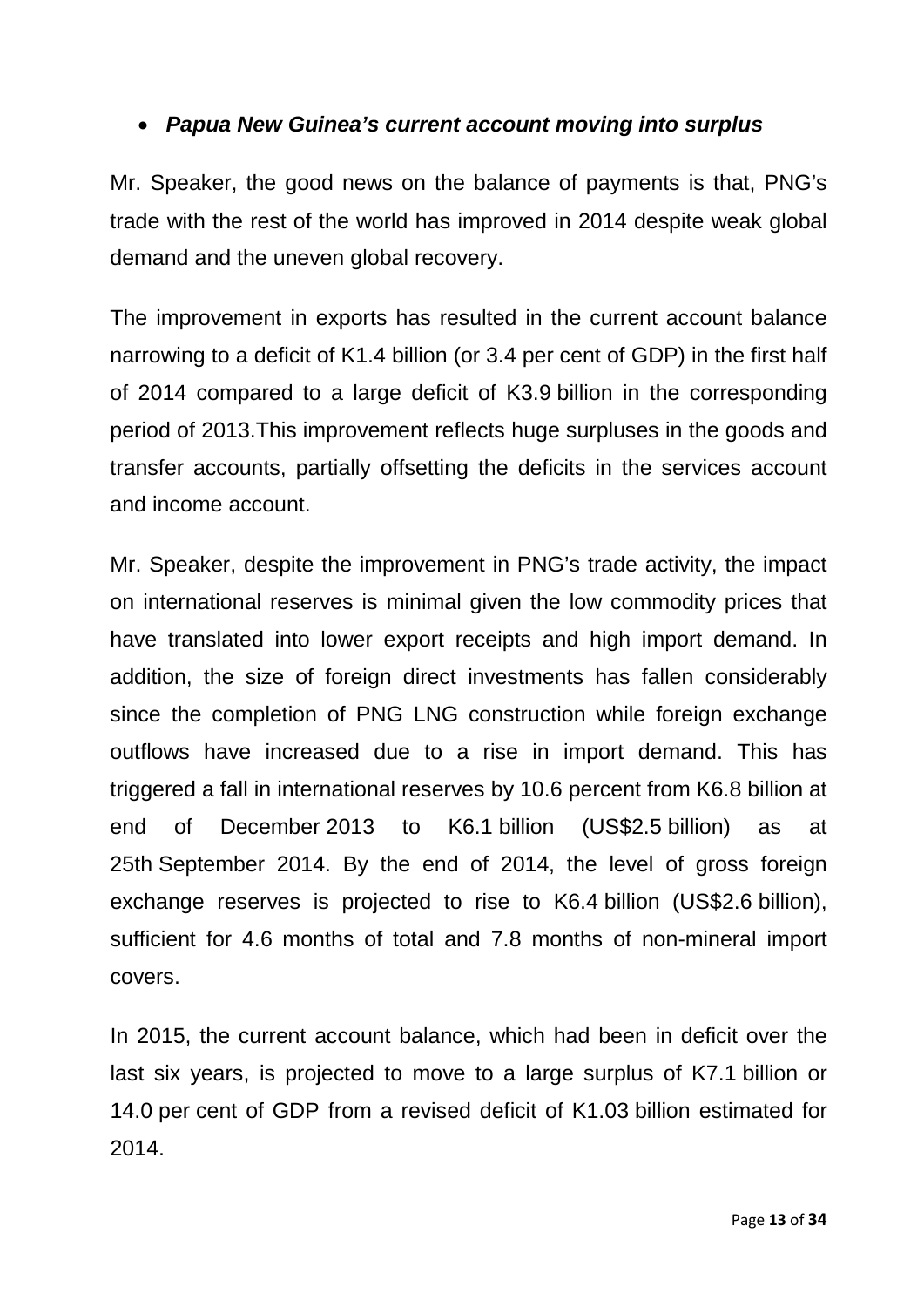This huge surplus in the current account is largely driven by a full calendar year of LNG production and the ramping up to full production of the Ramu Nickel mine in 2015.

In addition, a rebound in production is expected from the agriculture and mining sectors in 2015 following disruptions encountered in 2014.

Mr. Speaker, it is important for this Honourable House and the people of Papua New Guinea to understand the strategy contained in this historic budget. I will now take you through the strategy.

The proposed 2015 Budget is guided by the Government's economic development policy framework, including:

- Vision 2050:
- PNG Development Strategic Plan 2010-2030;
- the Medium Term Development Plan 2011-2015;
- the Medium Term Fiscal Strategy 2013-2017 (MTFS); and
- the Medium Term Debt Strategy.

These are further supported by the Papua New Guinea Fiscal Responsibility Act, 2006 (FRA).

These plans and strategies provide an on-going template for tomorrow's success.

### **FISCAL UPDATE**

Mr. Speaker, I am proud to announce the fiscal position of the 2015 National Budget.

The 2015 Budget will result in a deficit of around K2.3 billion, or 4.4 per cent of GDP, and is largely driven by a 7.2 per cent increase in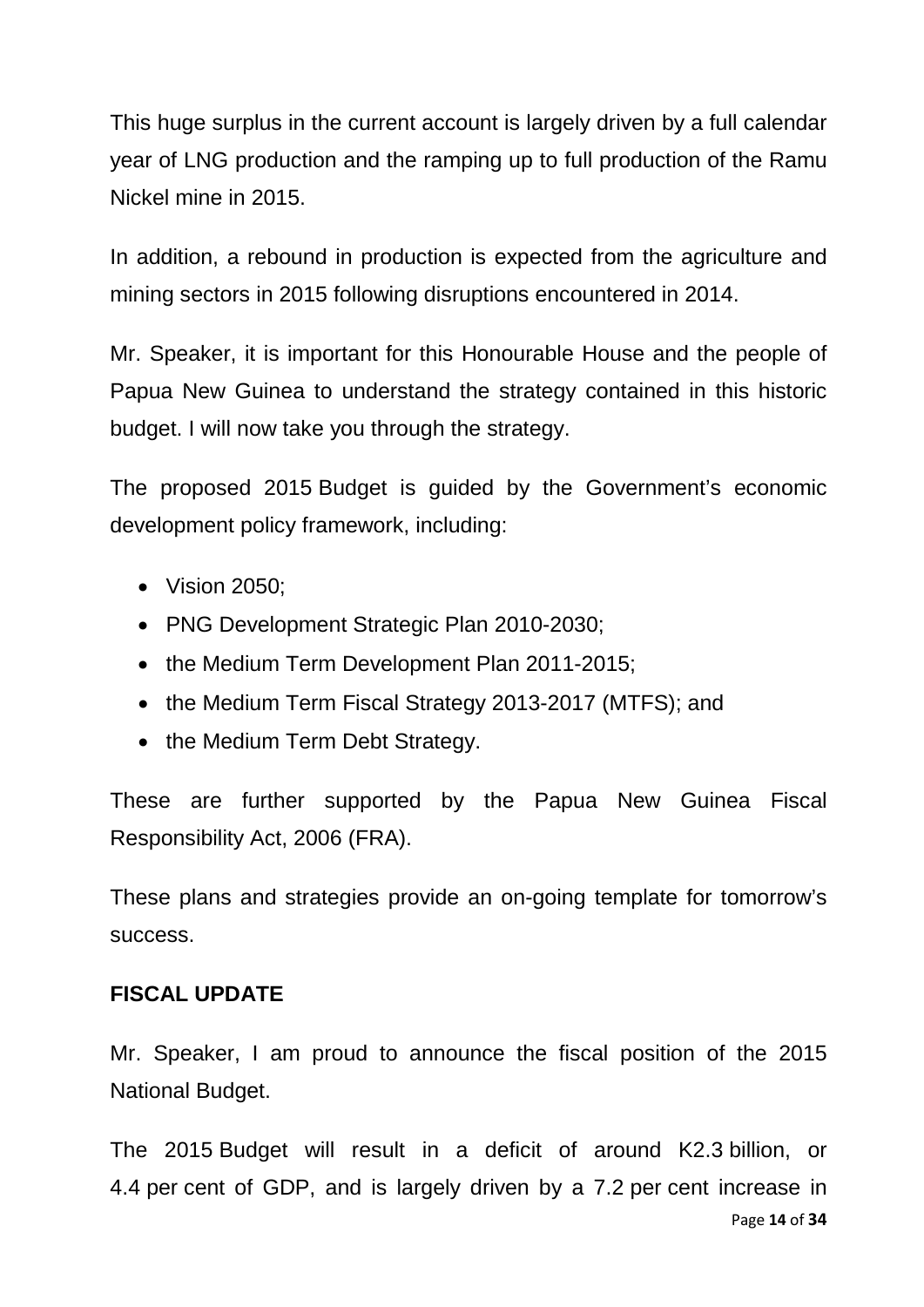nominal GoPNG expenditure. While expenditures have gone up by more than 7 percent, total Revenue and Grants are expected to increase by around 10 percent in 2015. This has resulted in a manageable debt level with Debt to GDP ratio of 27.8 per cent, significantly below the limit of 35 percent set by the Fiscal Responsibility Act.

#### **Revenue and Grants**

Mr. Speaker, Total Revenue and Grants in 2015 is anticipated at K13.9 billion.

This is K1.3 billion or 10 per cent higher than the 2014 revised estimates of K12.7 billion.

The higher 2015 revenue estimate is expected to be driven by tax receipts on income and profits, taxes on domestic goods and services and tax receipts on international trade. The increase in tax receipts on income and profits from the Mining and Petroleum Tax (MPT) has been due to the PNG LNG project. This will offset lower MPTs from existing mines which are facing downgrades to production, falling commodity prices and Infrastructure Tax Credits (ITC), which represents revenue foregone to the Government.

There are also additional compliance measures that is expected to raise K380 million by Internal Revenue Commission (IRC).

Tax Revenue is estimated at K11.2 billion in 2015, an increase of K1.5 billion or 15 per cent from the 2014 revised estimate of K9.7 billion.

This increase in tax revenue is a significant achievement by the O'Neill-Dion Government as it is built on sound economic growth and improved tax compliance measures.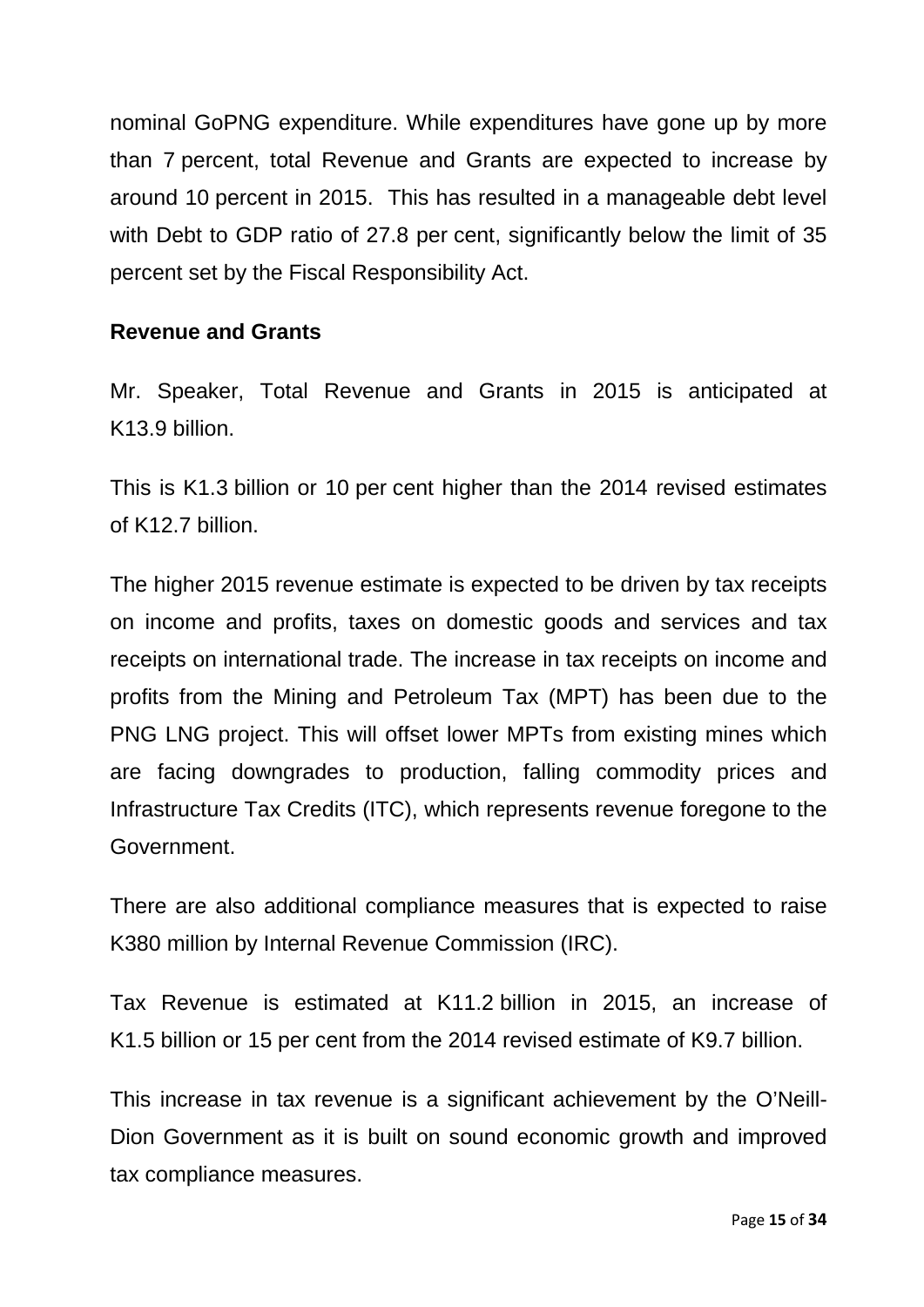Mr. Speaker, this Budget introduces five major revenue policy measures along with a number of minor policy measures and technical amendments. These measures combined, are expected to bring in K81.8 million in revenue for the government in 2015.

Whilst Tax revenue receipts are expected to increase in 2015, Non-Tax revenue receipts are expected to decline by a total of K129.9 million or 10.9 per cent from the revised 2014 estimate of K1.9 billion. The decline in Non Tax Revenue is because of lower dividends from State owned entities in 2015. State owned entities are expected to pay a total of K80.0 million – K20 million from Bank of PNG; K10 million from IPBC, National Fishery Authority - K25 million and Motor Vehicle Insurance Limited - K25 million.

Mining Petroleum and Gas Dividends, a component of Non Tax Revenue, is anticipated to be K698.5 million with the bulk contributed by LNG dividends.

Project Grants are estimated at K1.3 billion in 2015, a decline of K200 million from the 2014 revised estimate of K1.5 billion. Mr. Speaker, Project Grants are subject to discretion of Donors and exchange rate fluctuations which are beyond our control.

Revenues from mining and Petroleum companies will be reduced by K207.8 million in 2015, as a result of allowances for Infrastructure Tax Credits.

#### **Expenditure and Net Lending**

Mr. Speaker, the Government's spending priorities in the 2015 Budget include: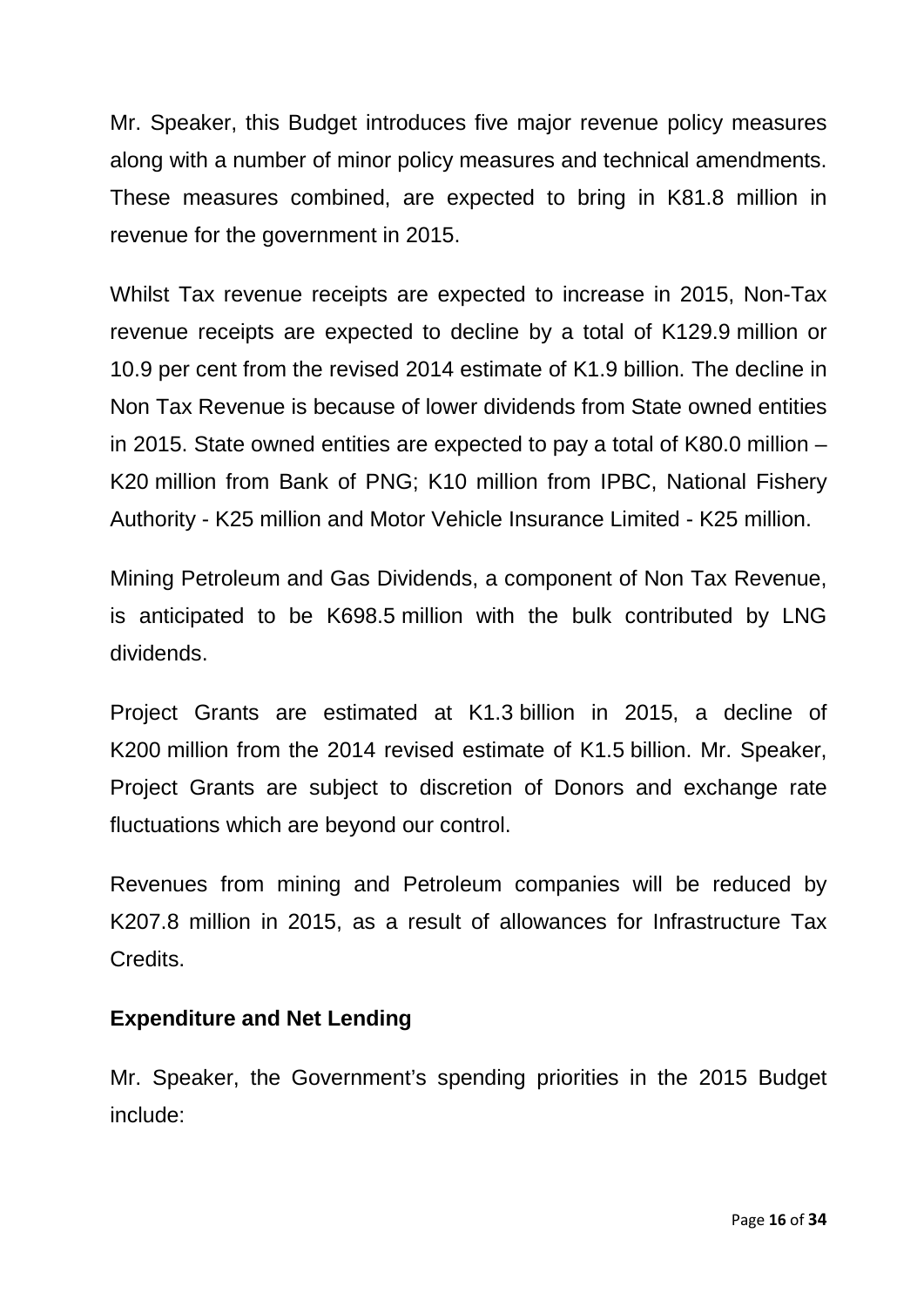- Enhance opportunities for our people by improving the investment climate of our country while recognising the need for macroeconomic stability by progressively returning to a balanced budget in 2017, one year earlier than the original time frame.
- Further promote the efficient and effective implementation of major projects through improving designing, scoping, and implementation processes as well as open and competitive tender process.
- Increase direct funding to Provinces and Districts with more emphasis on monitoring, evaluation and compliance so as to achieve improved development outcomes.
- Continue to support policy priorities in Education, Health, Infrastructure, Agriculture and SME.
- Continue to strengthen the Justice sector, adequately resource Corrections Services, modernise the Police force and rebuild the Defence Force.

The prioritisation of spending in this Budget reflects the Government's focus on delivering against the current Medium Term Development Plan 2011-2015 (MTDP) through continued investment in the following key enablers:

- unlocking land and providing affordable housing for the public;
- improving law, order and justice;
- establishing quality national transport corridors that connect rural populations to markets and services;
- improving higher and technical education and training to redress the severe skills shortage in the labour force;
- providing universal access to primary and secondary education;
- provision of key utilities of electricity, clean water and sanitation and communications;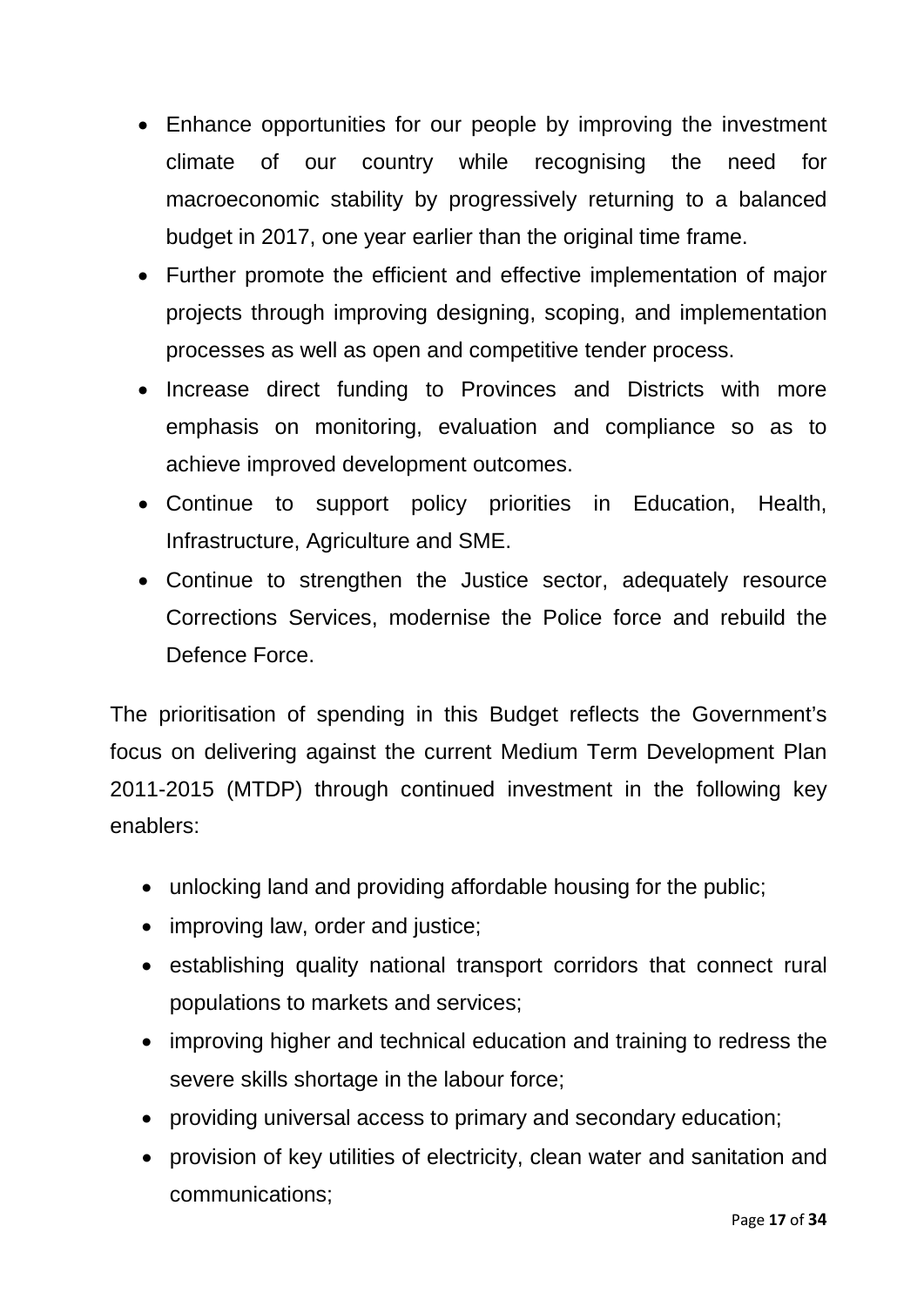- improving primary and preventative health outcomes; and
- enhancing responsible sustainable development.

The total estimated expenditure of K16,199.1 million in 2015 includes operational spending of K9,213.5 million and capital expenditure of K6,985.5 million. While capital spending remains at historically high levels, the unprecedented growth achieved in 2014 cannot, and should not, be expected to be sustained on an ongoing basis. This Government recognises that, over time, major investment in capital infrastructure must be accompanied by growth in operational budgets to ensure those investments are sustained and the expanded capacity is fully utilised to deliver improved services.

Some of the largest spending commitments include:

- additional direct support for sub-national infrastructure through the new District Education Infrastructure Program **K267 million** and District Education Infrastructure Program **K178 million**;
- Roads and Bridges funding **K1.1 billion**;
- Universities and Colleges Infrastructure **K182.5 million** ;
- Continued roll-out of Tuition Fee Free Education **K650 million** (inclusive of trust funds);
- Hospitals Redevelopment **K308.9 million**;
- Agriculture/SME Development **K150 million;**
- Housing and Land Development **K70 million;**
- Completion of facilities for the 2015 Pacific Games **K360 million**, in addition to **K250 million** advanced in the 2014 Supplementary Budget;
- Increased allowances for Local Level Government Officials **K48 million**.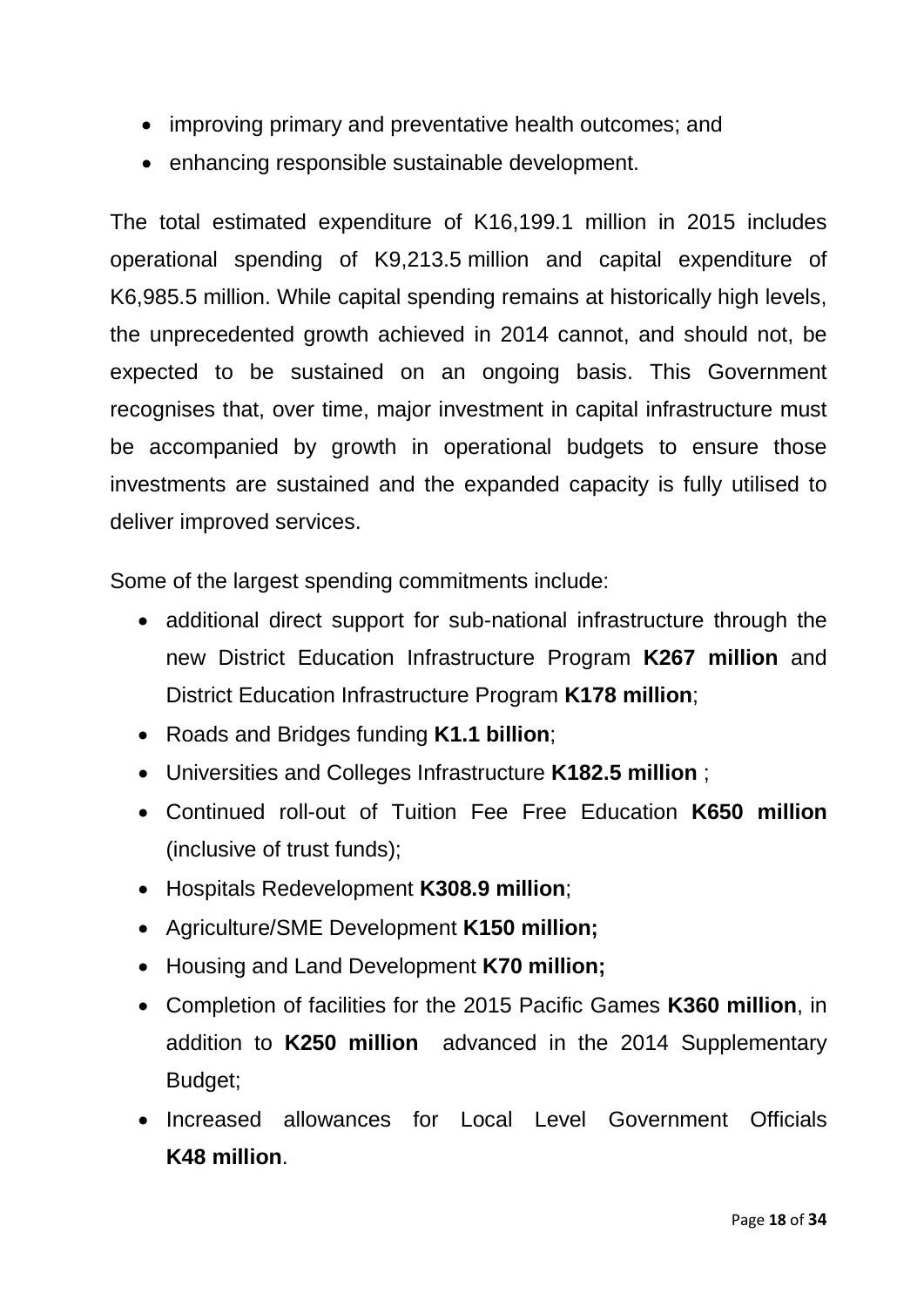### **FUNDING BY SECTOR**

#### • *Infrastructure*

Total infrastructure sector funding of K2,298 million across the Infrastructure sector will be used for various roads and bridges, infrastructure rehabilitation and completion of facilities for the 2015 Pacific Games. The majority of infrastructure funding is through the Department of Works and Implementation (K1,194 million).

The Government is committed to improving the transport sector to establish an investment platform as a basis for sustainable economic growth and effective social service delivery in PNG.

The Government is investing K151 million in Air transport infrastructure and K50.8 million in Maritime transport infrastructure. Investment in our roads is also substantial under this Budget with National Highways (K238.9 million), Highlands Highway (K150 million) and City Roads (K293 million).

### • *Education –Our Future*

Total funding for the Education sector in 2015 will be K1.9 billion.

The Department of Education will receive funding of K1,140.0 million in 2015 which furthers the current Government's considerable commitment to education. The subsidies paid to support the tuition fee-free policy continue to be a major but essential cost (K605.0 million plus existing funding in trust accounts) to promote both increased school enrolments at elementary and primary levels and improved retention rates at higher levels.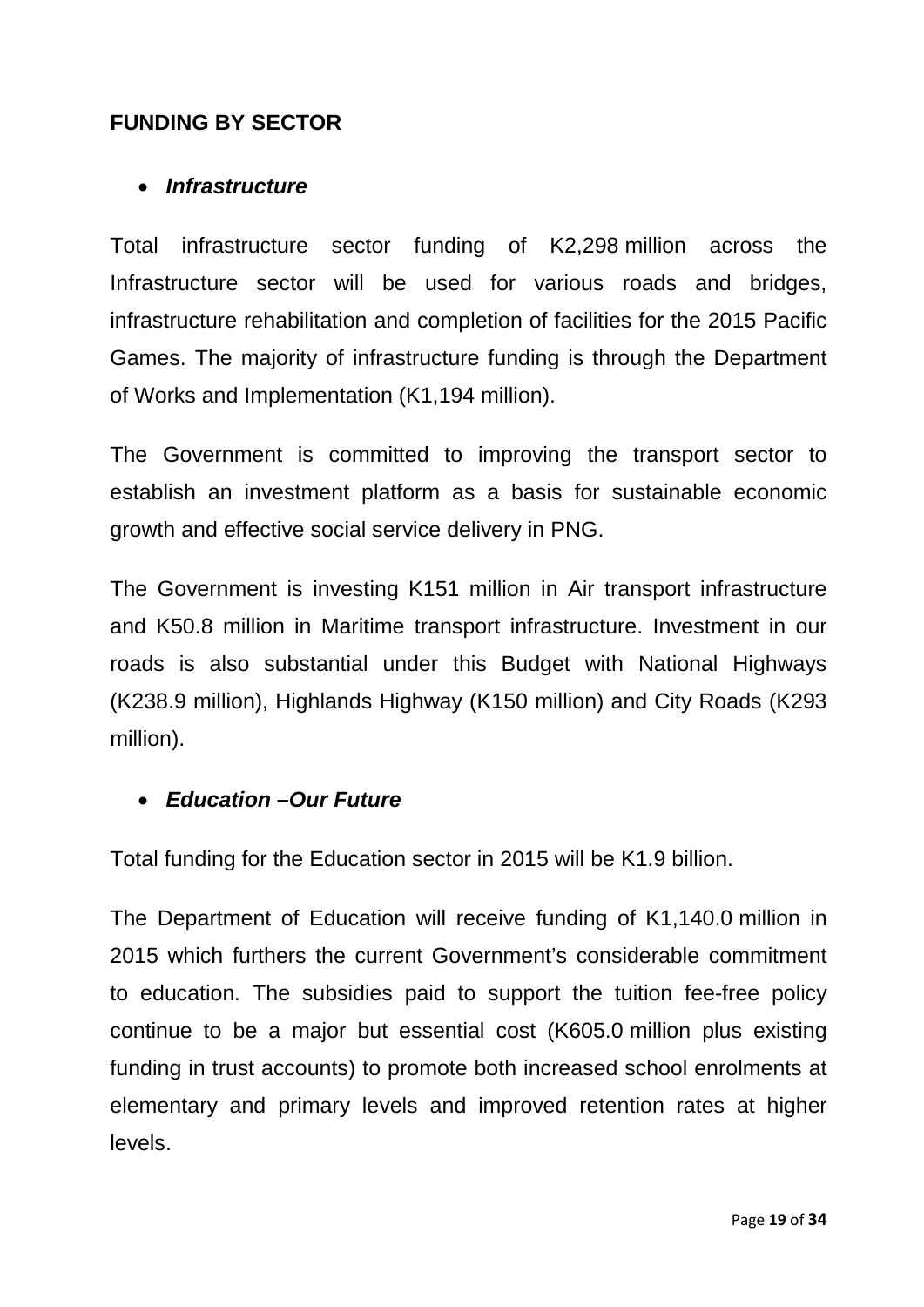The Government recognises the implications of the fee-free education policy and is providing additional funding to the Department of Education and the Provinces for the recruitment of additional teachers and to meet the cost of the recent large increases in teachers' awards and allowances (approximately 10%).

In 2015, a total of 18,232 schools will be beneficiaries of tuition-fee free education policy. This includes: 11,093 Elementary Schools, 6,453 Primary Schools, 410 High Schools, 228 Vocational Schools, 2 FODE Schools, 8 National High Schools, 30 Permitted Schools and 8 Special Education Schools.

In addition to this a total of K70 million will be provided for Curriculum Development Materials which includes the procurement of text and resource books for teachers in elementary and primary schools; K12.2 million will be provided for National Examinations to cater for grade 8, 10 and 12 examinations in 2015 and K11.7m for secondary school equipment.

The Government is continuing to improve access to higher education by providing 10,300 TESAS scholarships and by introducing a student loans scheme. At the same time the Government is providing wide-ranging support for the overdue rehabilitation of the nation's higher education infrastructure with K62.5 million provided for seven universities, K40 million for thirteen Technical Colleges, K40 million for eight Teachers' Colleges and K40m for eight Nursing Colleges.

• *Improving Health Outcomes*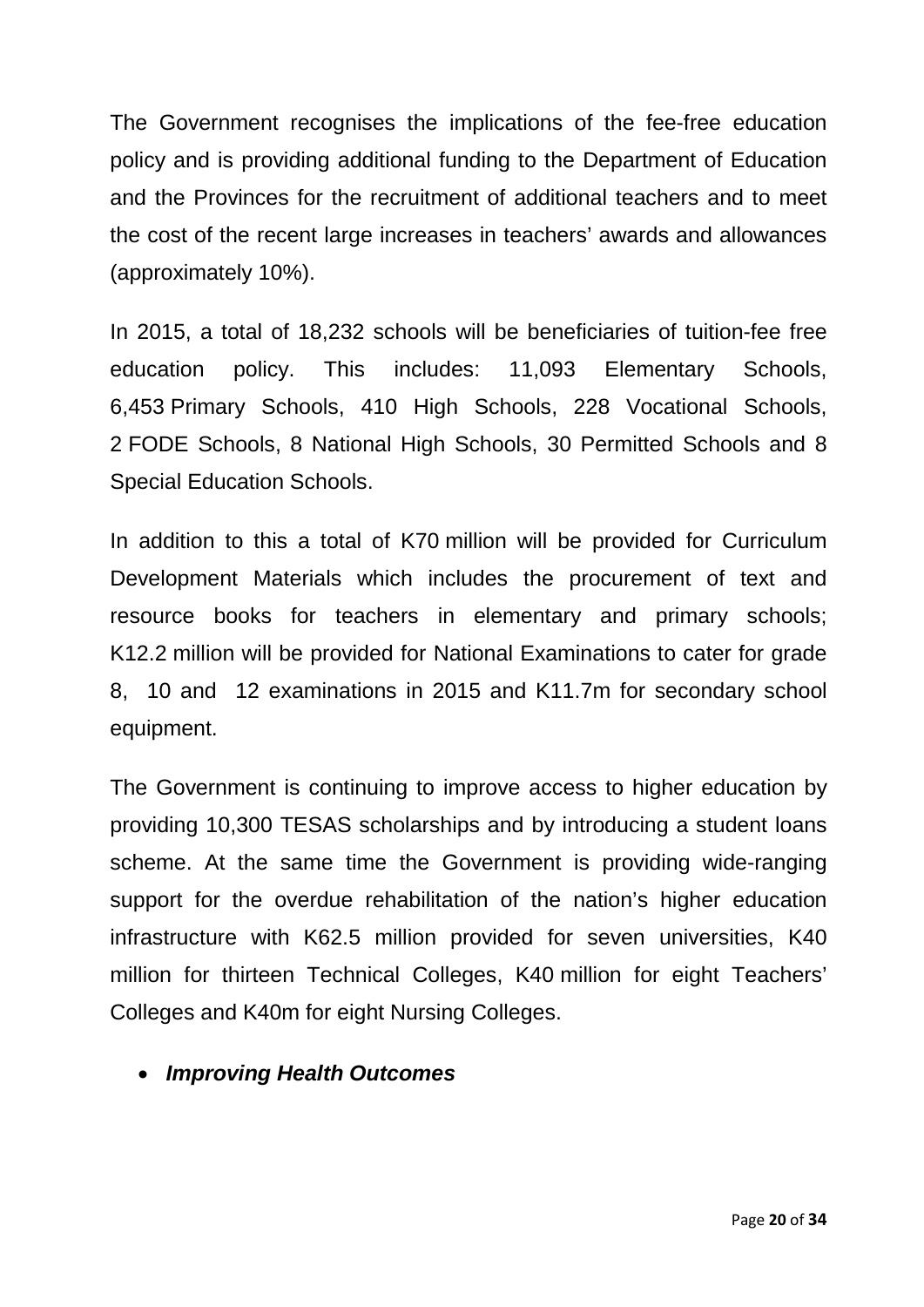The Health sector encompasses the Department of Health as well as delivery and research agencies including Hospital Management Services and Provincial Health Authorities.

In 2015 total funding for the sector will be K1.8 billion. The Government will continue to subsidise free health care in 2015 at a cost of K20 million, support the creation of four new Provincial Health Authorities in West New Britain, Manus, Enga and Sandaun at a cost of K75.4m, fund rural primary health service delivery K25.2 million, and, as I noted, will provide K40 million for rehabilitation of eight Nursing Colleges.

The Government is committed to rebuilding and/or rehabilitating our hospitals. In 2015 a total of K216 million will be provided for major works at the Angau Memorial Hospital and the New Enga Provincial Hospital. A further K93 million will be distributed for capital works across the remaining Provincial Hospitals.

#### • *Law and Order*

The Government will provide K1.6 billion in 2015 (including K66 million in donor grants) to the Law and Order sector. The major recipients of the increased funding in 2015 Budget are the Departments of Police (K367.2 million) and Defence (K261.2 million). In total K15.2 million has been allocated to recruit 480 new Defence recruits, 750 new Police recruits and 200 new CIS recruits.

Major investments in the law sector include the PNG – Australia law and Justice Partnership (K55.7 million), Waigani Court House Complex (K180 million) and Services Improvement Program (SIP) contributions to the sector of K127 million. The Government will also provide K30 million to Police, Defence and Correctional Services, in addition to K28 million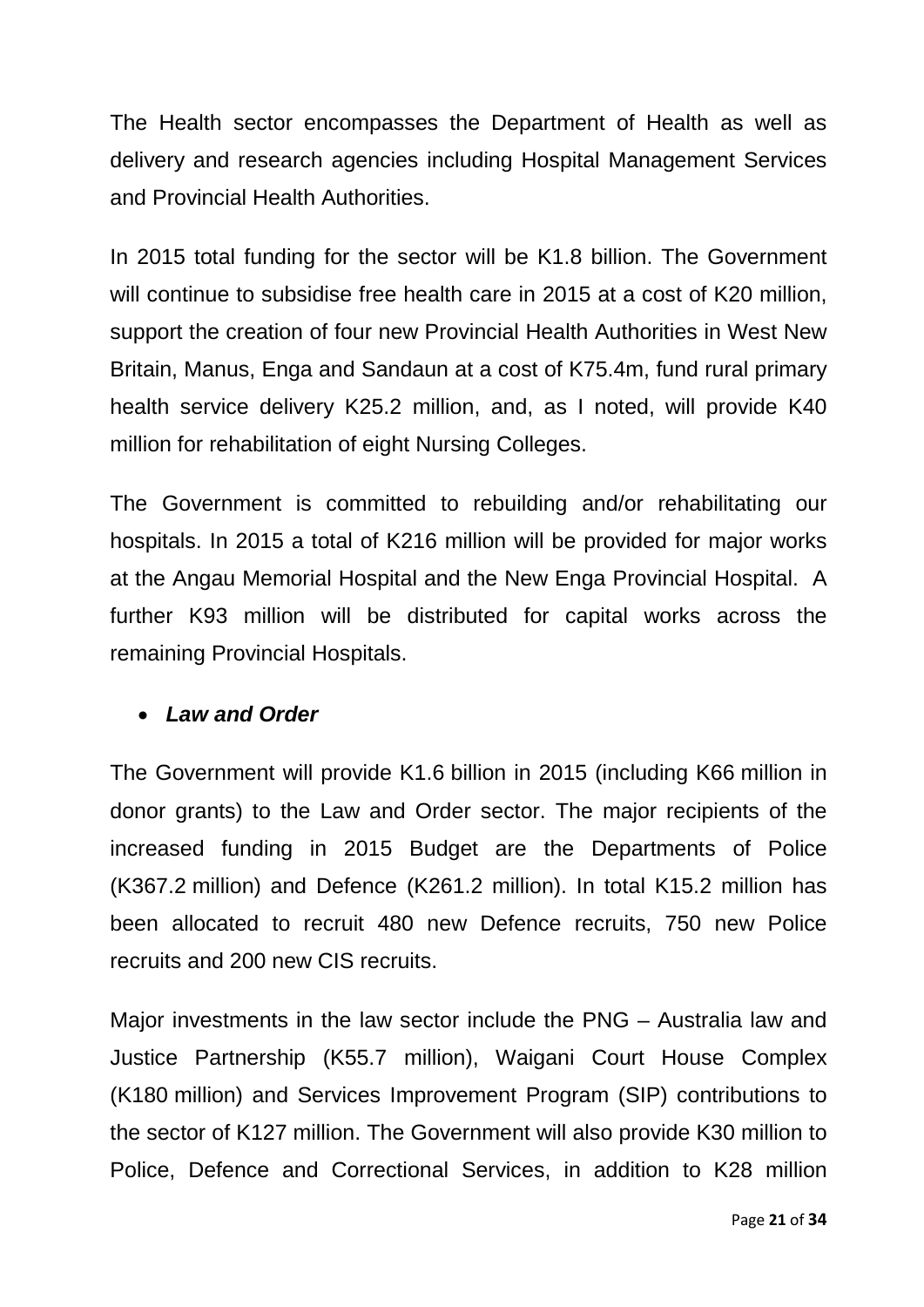provided in 2014, to meet the costs associated with providing security services for the 2015 Pacific Games.

Some other drivers of the investments in the legal sector include an increased numbers of Judges and increased court circuits held in the provinces and districts and increased payments to village court officials from seven to eleven officials per court at a cost of K14.4 million.

#### • *Provinces*

The 2015 Budget will see a further enhancement of funding reforms introduced in 2013 which saw a major increase in the direct funding to sub-national levels of government. Funding will increase to K3.7 billion and additional resources will also be available from the District Education Infrastructure Program (K267 million) and District Health Infrastructure Program (K178 million). While funding will initially be appropriated through the Dept of National Planning these new programs will provide K3 million per district and K2 million per district respectively for local infrastructure in health and education priorities. As the funding is tied, the expenditure is listed in the tables for those sectors.

The funding for the Provinces includes the ongoing K1,492.0 million per year in direct funding based on K5.0 million per district for the Provincial Services Improvement Program, K10.0 million per District under the District Services Improvement and K100,000 per Local Level Government. With the removal of fixed sector allocations, Provinces and Districts now have greater flexibility in utilising this funding to address local development priorities.

The operating budgets of Provinces will also be increased, in many cases substantially, to enable the recruitment of more teachers and health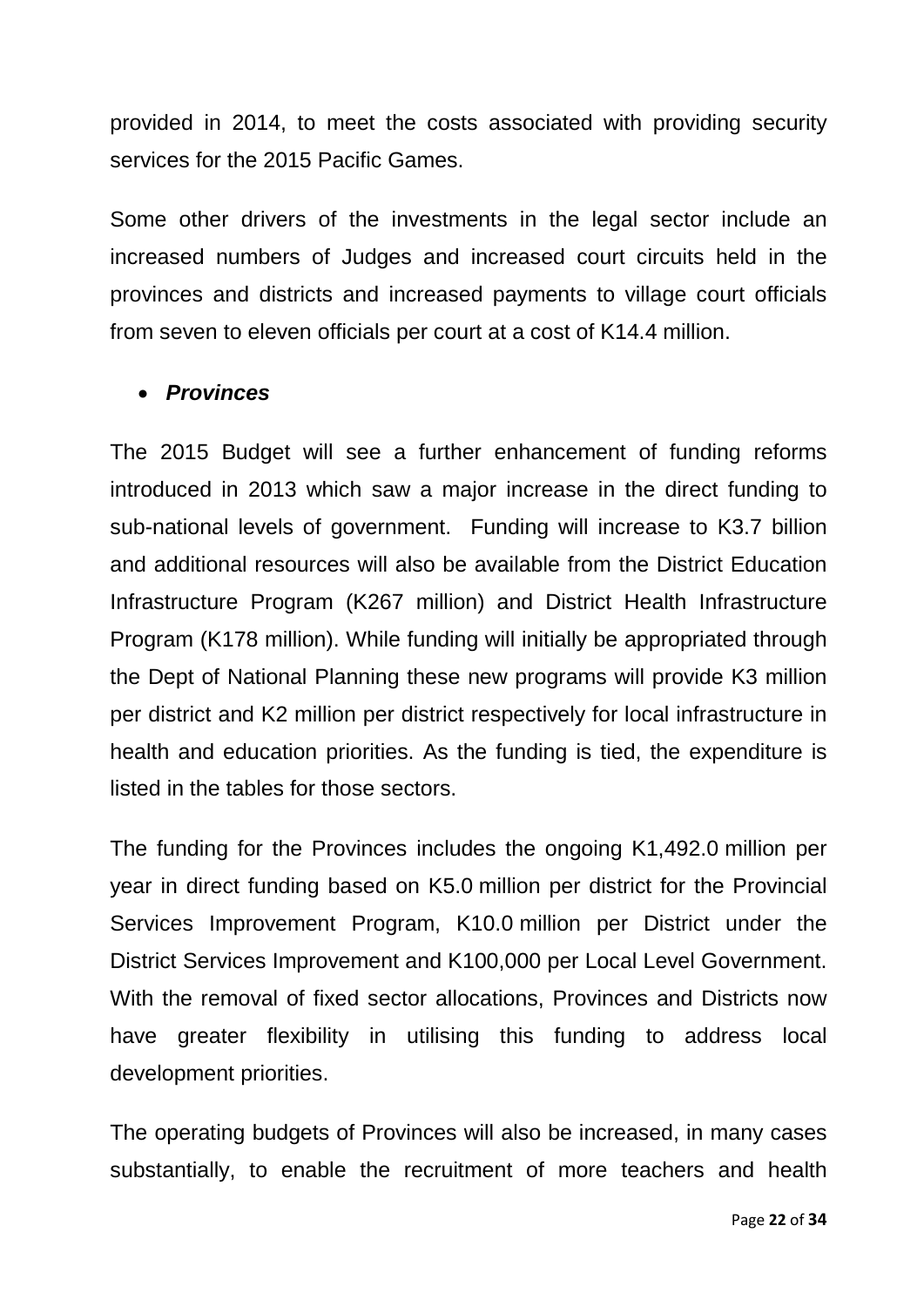workers and to assist in meeting the increased costs arising from substantial award increases in 2014 and 2015.

In respect to Public Servant wages the budget makes allowances for the new Public Service Pay Fixation Agreement (PSPFA) 2014-2016. Starting this year, the Government has allowed the 7.5 percent increase in the Public Servant wages to continue for the next three years. This will ease the burden of hard working public servants from additional inflationary pressures.

Whilst the Government welcomes increased salaries for our public servants, the National Government is committed to making the Public Service more efficient. Over the last four years the size and structure of the National Government and sub-national governments has changed considerably, as the Government has moved to devolve service delivery. There is now more money being given to, and services being delivered by sub-national governments than ever before.

It is timely to consider the costs, efficiency and functions of the Public Sector; and to examine if the balance is right between the National and sub-national levels of government. The Efficiency Review will report on efficiencies and savings to improve the effectiveness of, and value-formoney from, all Government expenditure across the forward estimates and in the medium term.

#### **Financing**

### *Debt Reduction*

The 2015 Budget deficit of around K2.3 billion, or 4.4 per cent of GDP will be more than offset by proceeds from the sale of equity in the LNG project to landowners. The decision by the Government to proceed with the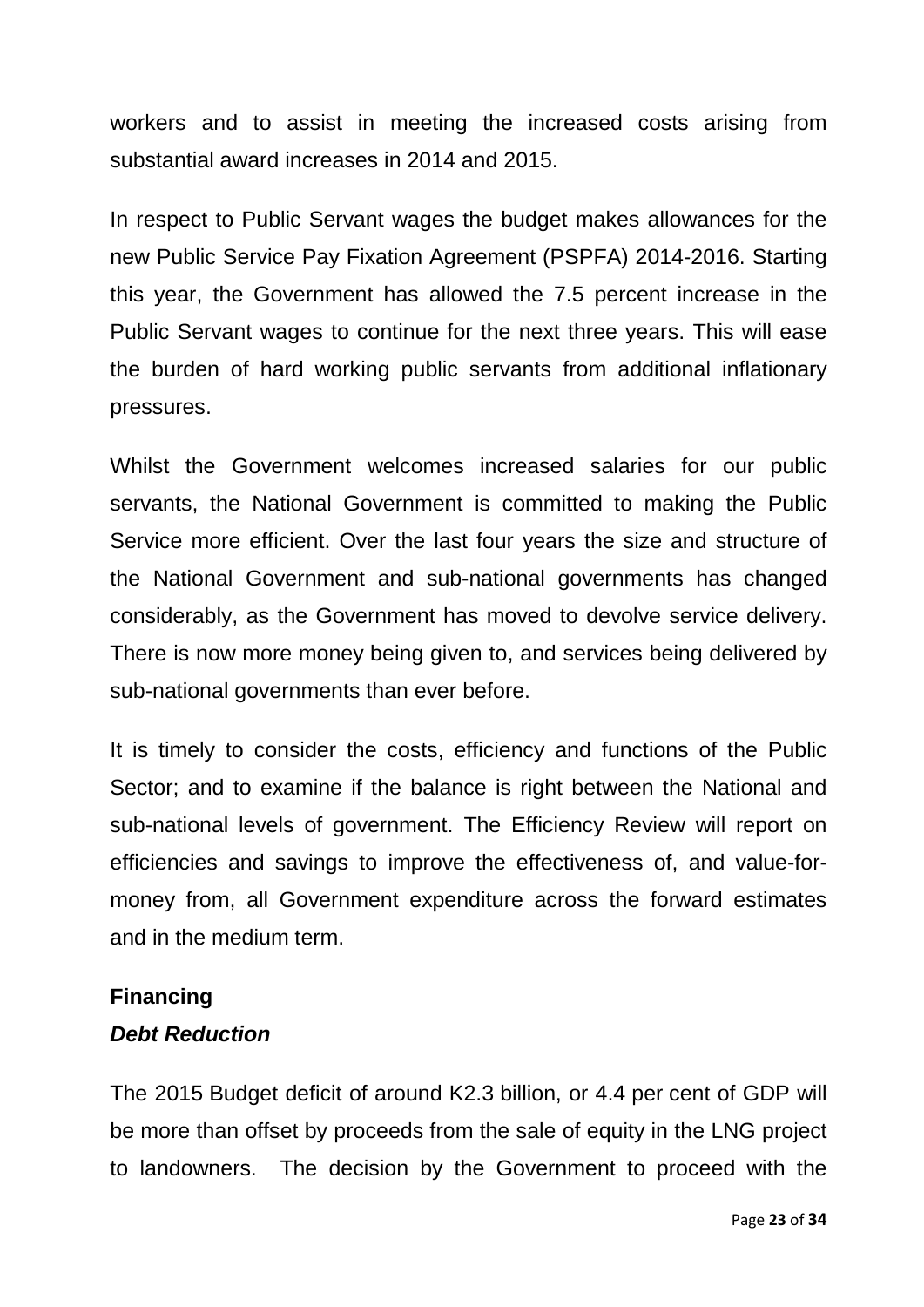transaction and use the proceeds to retire debt this year means that the estimated level of debt will fall by K228 million to K14.26 billion by end 2015. This will have a positive impact on reducing the Government and private sector interest borrowing costs.

In 2015, and pending the timing of the finalisation of the sale process, Treasury will continue its task of raising funds from the market to finance the deficit. Next year's National Budget will be financed through a combination of loans from our development partners (K0.8 billion), who continue to provide valuable assistance to PNG, and the remainder through our domestic market (K1.5 billion). Domestic debt will be retired as soon as the Government receives the proceeds from the equity sale.

Mr Speaker, the Government has always had a strong preference for utilising the domestic debt market where possible, but the time has now come for the Government to explore ways to increase its investor base and range of financing options. A growing economy needs to be supported by an equally vibrant and mature debt market capable of meeting PNG's future needs to fund projects and its development needs.

The Government's goal of achieving balanced budgets from 2017 onwards provides the appropriate platform to further reduce the level of debt to GDP ratio. This key measure of debt sustainability is expected to fall to 27.8 per cent next year, rise slightly to 28 per cent the following year and fall to 23.6 per cent by 2019. Even with the inclusion of outstanding superannuation liabilities of K2.1 billion, this ratio still remains below 30 per cent. This sustained reduction in the level of debt to GDP confirms the Government's underlying commitment to the Medium Term Fiscal Strategy and Fiscal Responsibility Act.

#### **Economic and Financial Sector Reforms**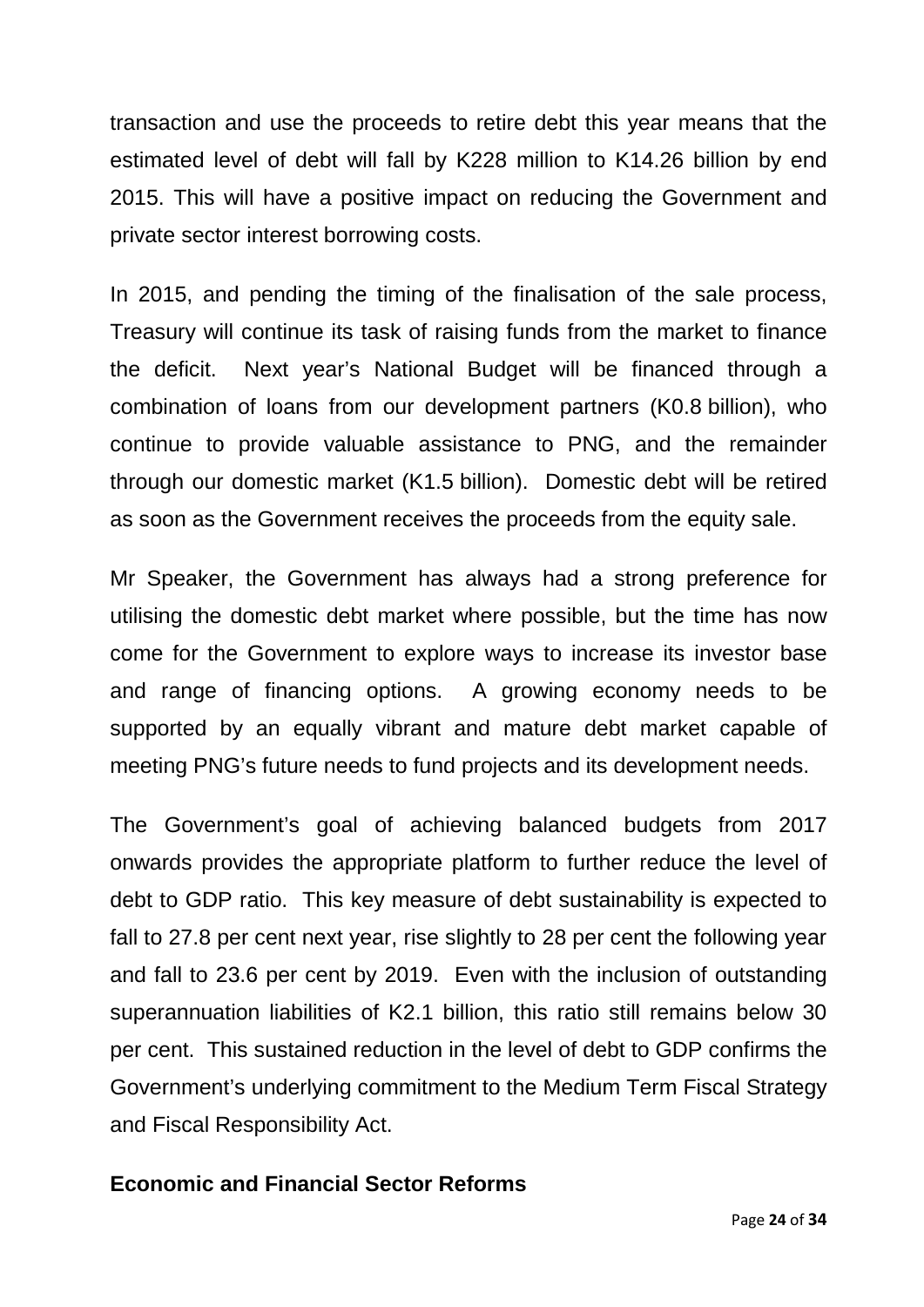#### • **Tax Review**

Mr. Speaker, I am pleased to update this House on the progress of the Tax Review Committee. The establishment of the Tax Review Committee in 2013 demonstrated the commitment of the O'Neill-Dion Government to undertake substantial economic reform. It is the first major review of the revenue system in over 13 years. It is timely given the substantial economic and social changes in the country since then.

It is critical that PNG has a revenue system in place to enable it to effectively meet social and economic challenges now and in the future. It will ensure that PNG is able to raise the necessary revenue to allow the Government to improve essential services and build the infrastructure necessary for growth and development of PNG. A modern and effective tax system is a critical part of PNG's efforts to become a competitive middle income nation in the Asian Century and to achieve other aspirations as envisaged in the Vision 2050.

### **Update on the Tax Review**

Since the Review was formally launched in September 2013, significant progress has been made. Three issues papers have been released with a further three to be released by the end of the year.

I am pleased by the significant level of interest generated in the Review. Broad engagement is crucial in ensuring that recommendations are well informed and also that any subsequent reforms are sustainable.

Already the Review has received around 70 formal submissions with well attended regional consultations held in Lae, Kokopo and Madang. The engagement of the National Research Institute in the Review process has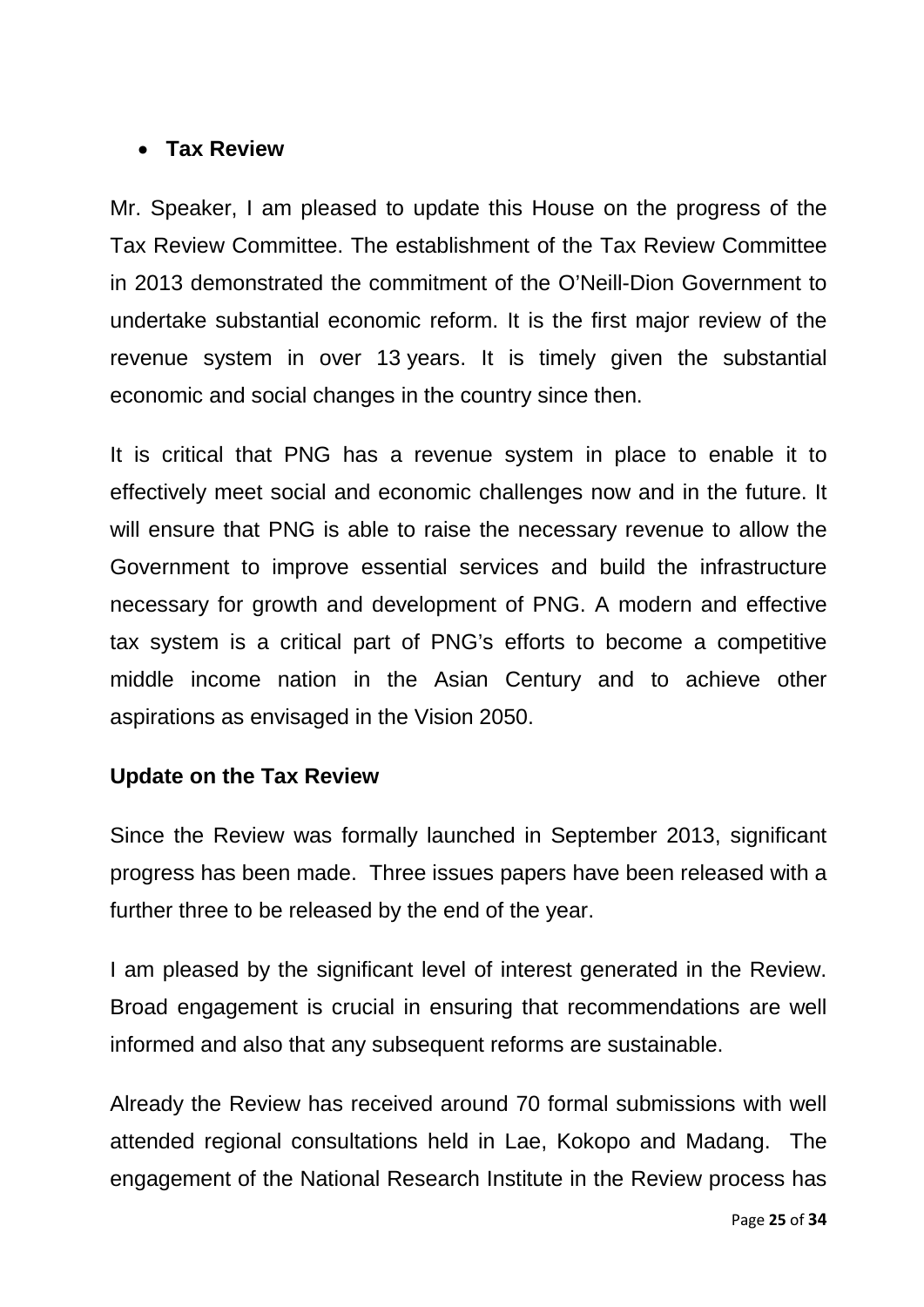been particularly welcomed, with a tax symposium co-hosted by the NRI and the Review Committee earlier in 2014 giving international and local academics an opportunity to provide input into the Review.

In recognition of the value of the consultation processes to date, the Government has agreed to extend the timeline by a further three months, with the Review to be finalised by 31st July 2015.

The O'Neill-Dion Government is looking forward to receiving the final report.

While the Government is not undertaking major tax reform prior to consideration of the tax review, the Government has put in place stringent compliance measures and has encouraged the Internal Revenue Commission and PNG Customs to improve their revenue administration.

Likewise, the Government is introducing reforms to the Research and Development and Infrastructure Tax Credit regimes to protect the revenue base from further erosion.

Earlier this year PNG took a significant step towards increasing transparency and accountability of revenues generated from the mineral and oil & gas sectors when our application for candidacy was accepted by the Extractive Industries Transparency Initiative (EITI) secretariat. Industry, Government and Civil Society will now commence the task of implementing EITI so that we can realise similar benefits to other resource rich participating countries – such as an improved investment climate, more informed public debate and enhanced management of resource revenues both now and for future generations.

Page **26** of **34** Under the EITI, Papua New Guinea will report on revenue flows matching what resource companies pay with what Government receives. The EITI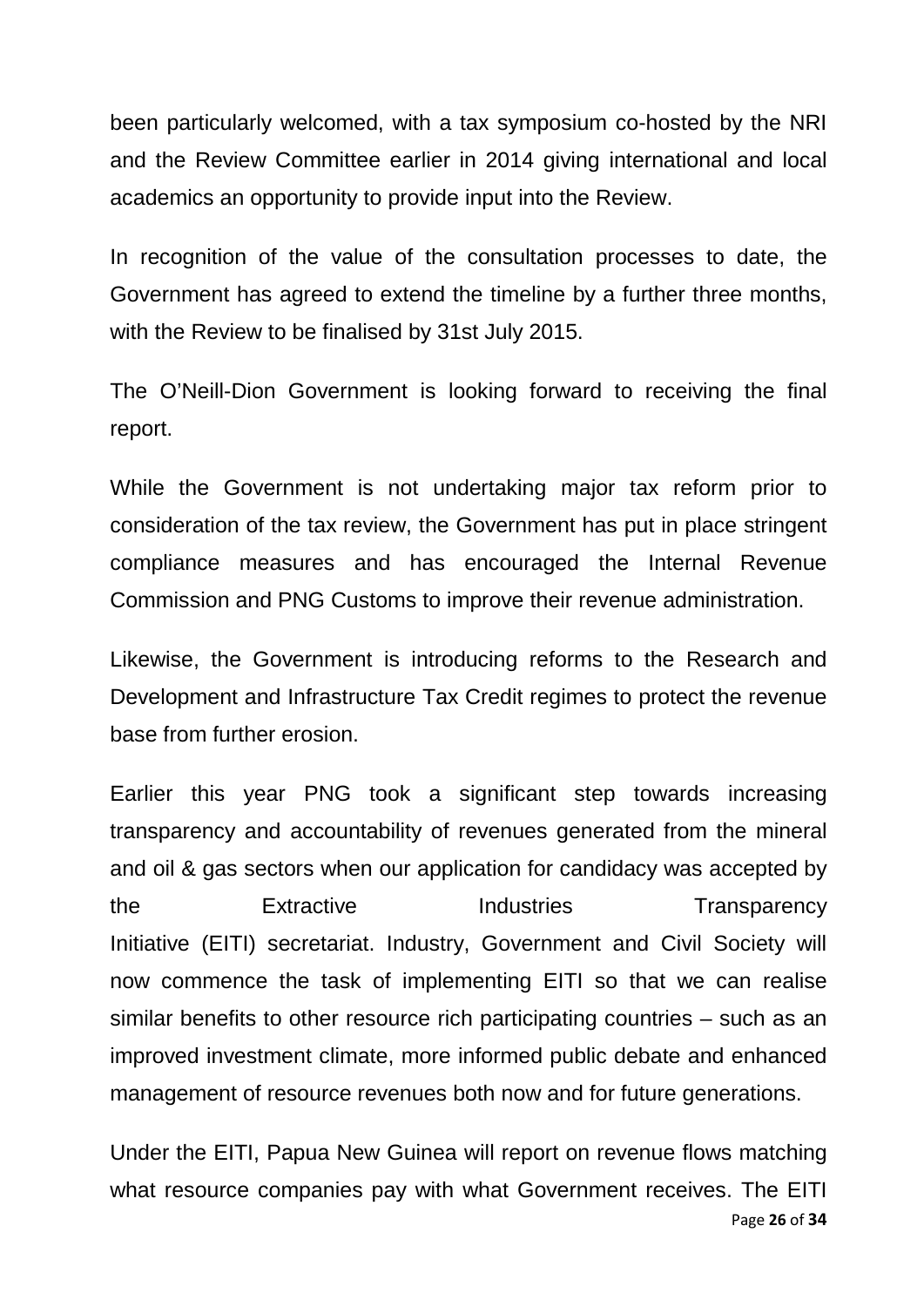report will also be a platform through which we can communicate to our citizens and the broader international community the amazing potential of our natural resources sector and the mature and responsible way we manage it. This is a considerable undertaking with the first report to be produced in 2015.

The Government also anticipates that EITI will set a platform for reforms in the extractive industries and other sectors as well.

### • **Sovereign Wealth Fund:**

Mr. Speaker, turning now to the Sovereign Wealth Fund.

The importance of the PNG Sovereign Wealth Fund cannot be understated. It aims to ensure PNG's natural resource revenues are well managed, and support the economy and future development of our nation as envisaged in the PNG development strategies. The design of the PNG SWF is consistent with international best practice such as the SWF Generally Accepted Practices & Principles (Santiago Principles), the Extractive Industry Transparency Initiatives, and PNG's domestic requirements.

The current Organic Law of PNG SWF has been reviewed since its passage by Parliament in February 2012 to account for further refinements and technical issues of the constitutional law process. The Organic Law has been re-drafted with amendments to ensure it does meet all of the underlying policy objectives of PNG SWF and to further strengthen governance structures to ensure that the PNG SWF cannot be diverted in the future for purposes it was not intended for by Parliament.

Page **27** of **34** Mr. Speaker, looking ahead, we recognise our mining and petroleum resources are limited and non-renewable. The Government had removed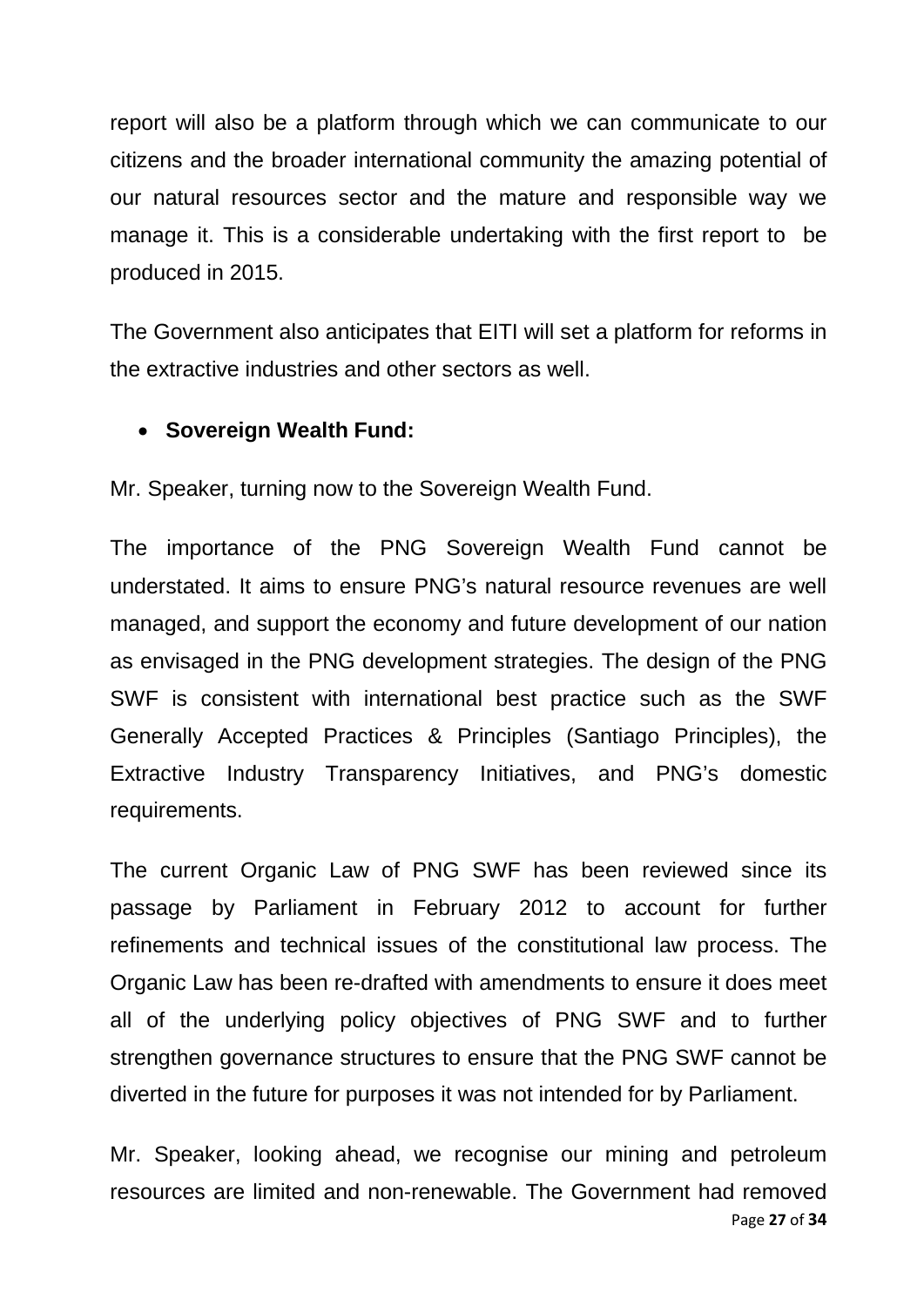the Development Fund and incorporated a Savings Fund for the purpose of saving mineral and petroleum taxes and dividends. This change does not affect the core institutional and operational structure of the PNG SWF. However, it does require alterations to the mechanisms for the flow of funds to properly account for the changed intention. Notwithstanding this change, there will be a single governance framework for the PNG SWF, but this incorporates two funds – a Stabilization Fund and a Savings Fund.

Mr. Speaker, the Stabilization Fund can help everyone in PNG. It will ensure a steady stream of revenues to the government budget for social and development spending. It will help protect PNG's economy from the volatility and uncertainty in global markets. Without it PNG risks being caught in the cycles of boom and bust, and not making the most from our resource wealth.

The Savings Fund will provide a means of preserving the real value of extracted mineral and petroleum resources through long-term investment for the benefit of current and future generations of PNG citizens. This work is critical to improving the lives of everyone now and the generations to come.

The overall objectives of the PNG SWF are to:

- support macroeconomic stabilization;
- promote intergenerational equity; and
- support asset management in relation to financial assets accrued from natural resource revenue.

Mr, Speaker the PNG SWF will be integrated into the budget and fiscal policy framework. The PNG SWF will operate and be governed within PNG with an independent Board that will invest the assets predominantly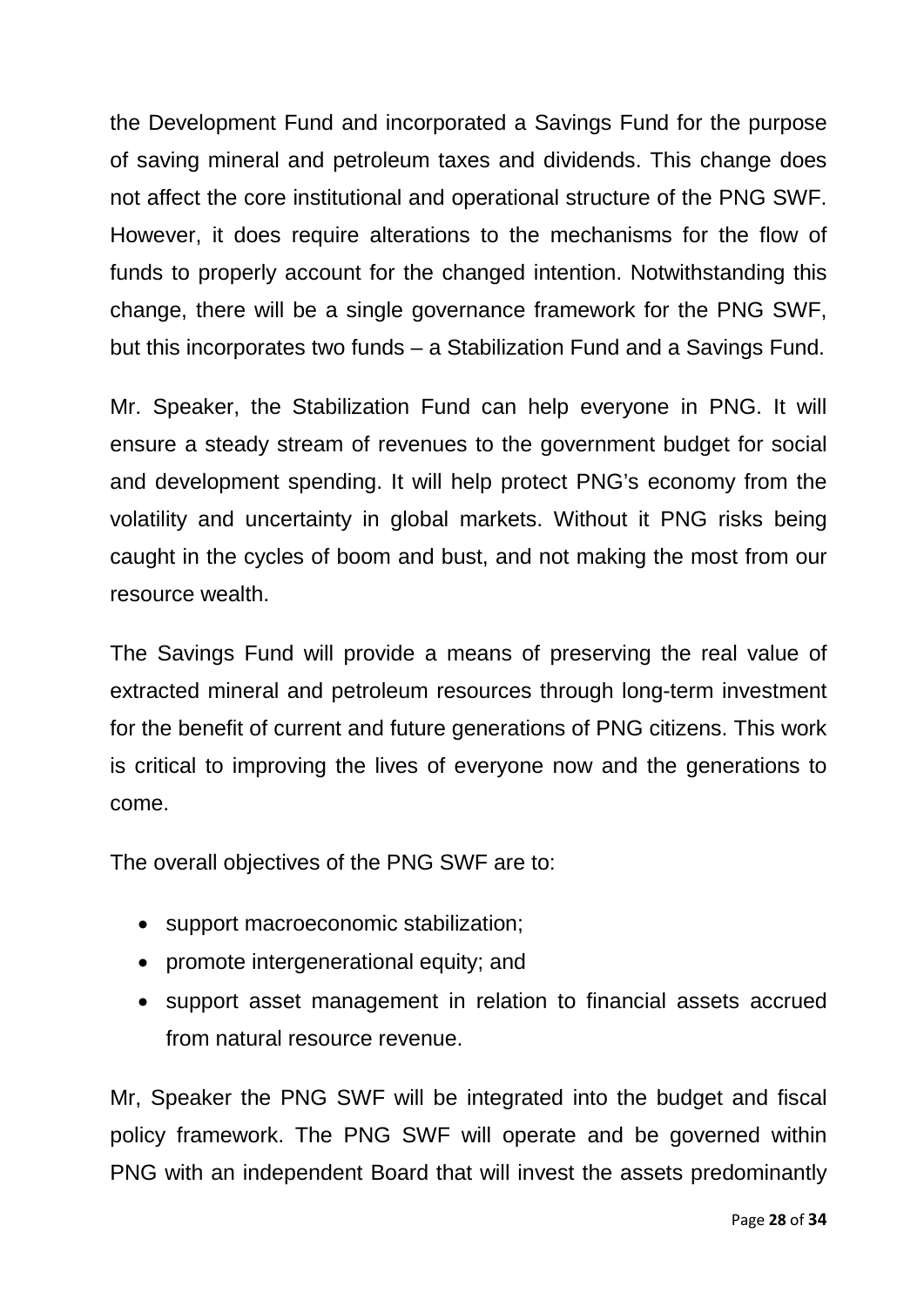overseas to help macroeconomic management and seek the best returns for PNG, but all spending will be in PNG through the Budget. This will avoid the dangers of the so called "Dutch-Disease", ensure effective government spending of mineral and petroleum revenues and facilitate fiscal transparency and oversight of public finance management by Parliament.

The national budget will be accorded priority funding and will be linked by the deposit and withdrawal rules of the PNG SWF. The policy is intended to help achieve macroeconomic and financial system stability.

The Government will table this legislation in the next session of Parliament.

### • **Financial Services Sector Review:**

Mr Speaker, I am also pleased to announce that in 2014 the Government made considerable progress in improving the financial literacy and financial inclusion of our citizens. The goal for the 2014-15 National Financial Inclusion and Financial Literacy Strategy is to reach one million more un-banked Papua new Guineans – we want at least 50 per cent of those to be women. I'd like to acknowledge the Bank of PNG and everyone involved in making the first year of this important initiative so successful – It is critical that we maintain the momentum in relation to this important reform.

The financial services sector review, which commenced this year and will conclude, next year, will identify policies and practices to assist in improving the efficient operation of this important sector and to ensuring greater access by our citizens.

The review will cover amongst other issues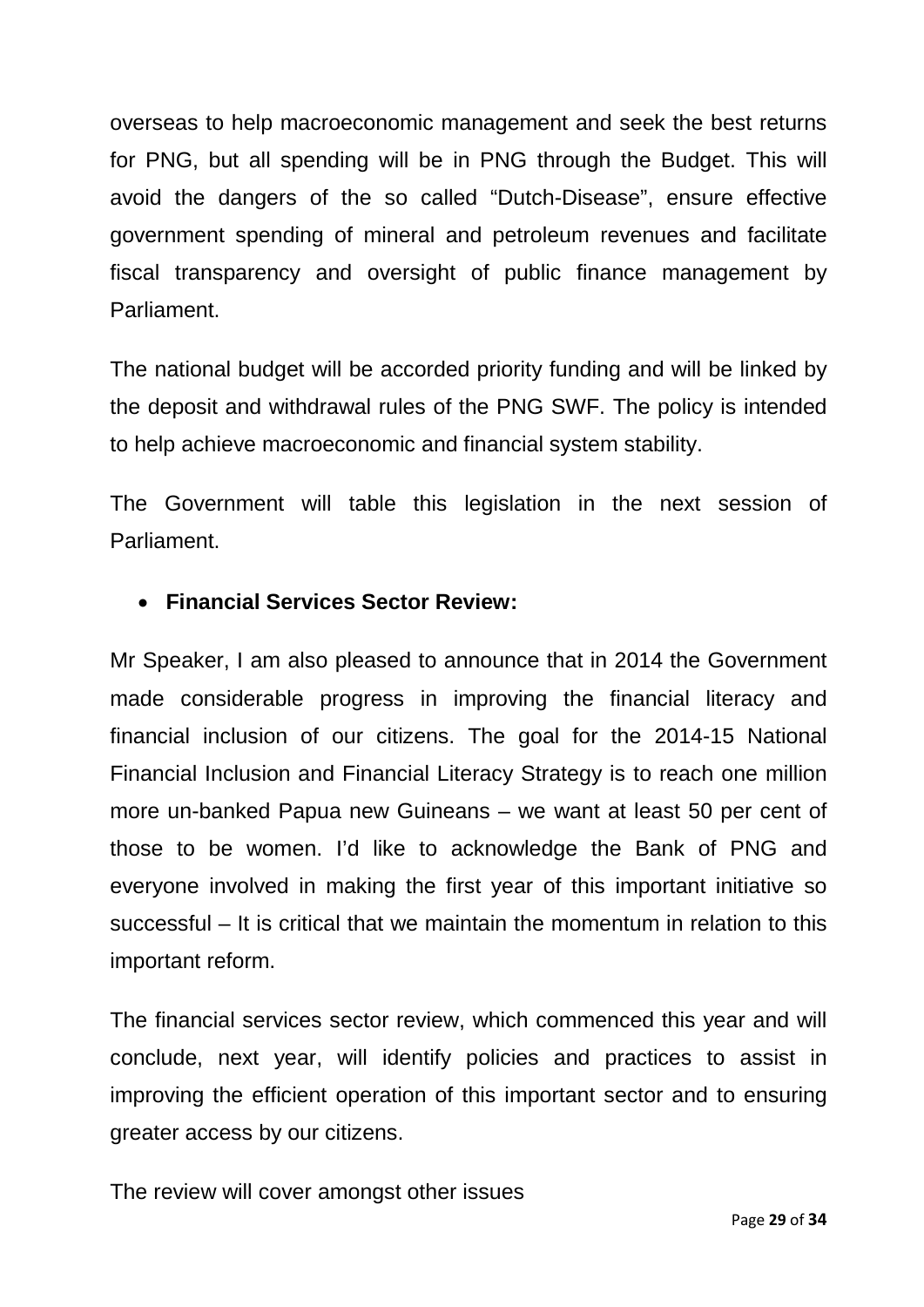- systemic risks in the financial sector;
- governance arrangements;
- how to utilise the financial services sector to improve the integrity of transfers between levels of Government and to citizens; and ;
- enabling the growth and expansion of a sound debt market (financial capital market)

The O'Neill-Dion Government strongly considers micro-economic reform to be the engine for sustainable growth of the private sector.

Accordingly, the Government will continue to pursue a comprehensive national micro-economic reform agenda in 2015.

The Government will prioritise competition policy, and looks forward to considering the reform options to be presented to Government in 2015 from the consumer and competition policy review. This review will consider how we can enhance consumer protection, and address barriers and impediments to competition, including those faced by women.

These findings will arm the Government with an ongoing program of reform to support ongoing efficiency gains and growth. I'm very happy to announce that there is a background paper now nearing completion that will be available on the Treasury website by the end of November setting out the process and objectives of the review in greater detail. A low-cost user-friendly business regulatory environment for local and foreign business investors will also continue to assist PNG to promote ourselves as an attractive investment destination.

The Government is about to undertake the largest restructure of the arrangements for holding and managing State assets since the establishment of the Independent Public Business Corporation in 2002.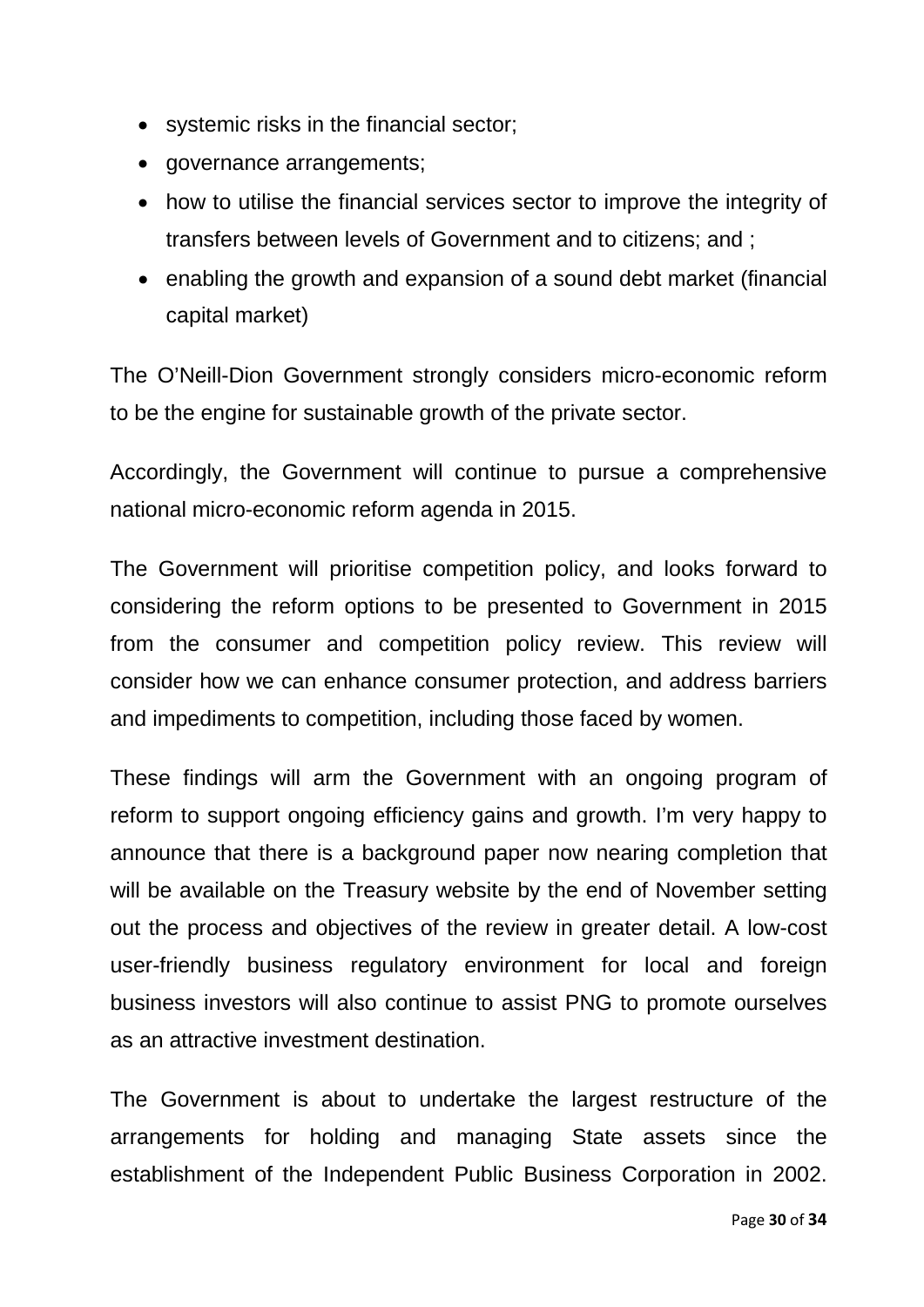The Kumul Consolidation Agenda (KCA) will manage all State assets including the State Owned Enterprises (SOEs) and mining and petroleum interests.

Sound and transparent management is critical to the success of the Kumul structure.

The Government will also undertake micro-economic reforms in SOEs.

The Government's reform efforts throughout 2015 will continue to promote more efficient State Owned Enterprises through policies that require them to operate in accordance with commercial principles. These principles include responding to shareholders expectation to receive dividends as a return on their investment. In the case of SOEs these shareholders are the people of Papua New Guinea.

### • **Public Private Partnerships (PPPs).**

The Government recognises the important role the private sector can play in expanding service and infrastructure provision in PNG, including working with the State through public private partnerships (PPPs).

PPPs are a way to increase private sector involvement in the supply of public services. A key reform achievement for 2014 was the enactment of the Public Private Partnership Act 2014. We now have the legislative framework in place to commence realizing PPP opportunities in Papua New Guinea.

2015 will require the PPP regulations to be finalized and the establishment of the PPP centre in order to fully operationalize the framework. PPP is the Government's preferred model for approaching infrastructure and service delivery going forward. Not every project will lend itself to a PPP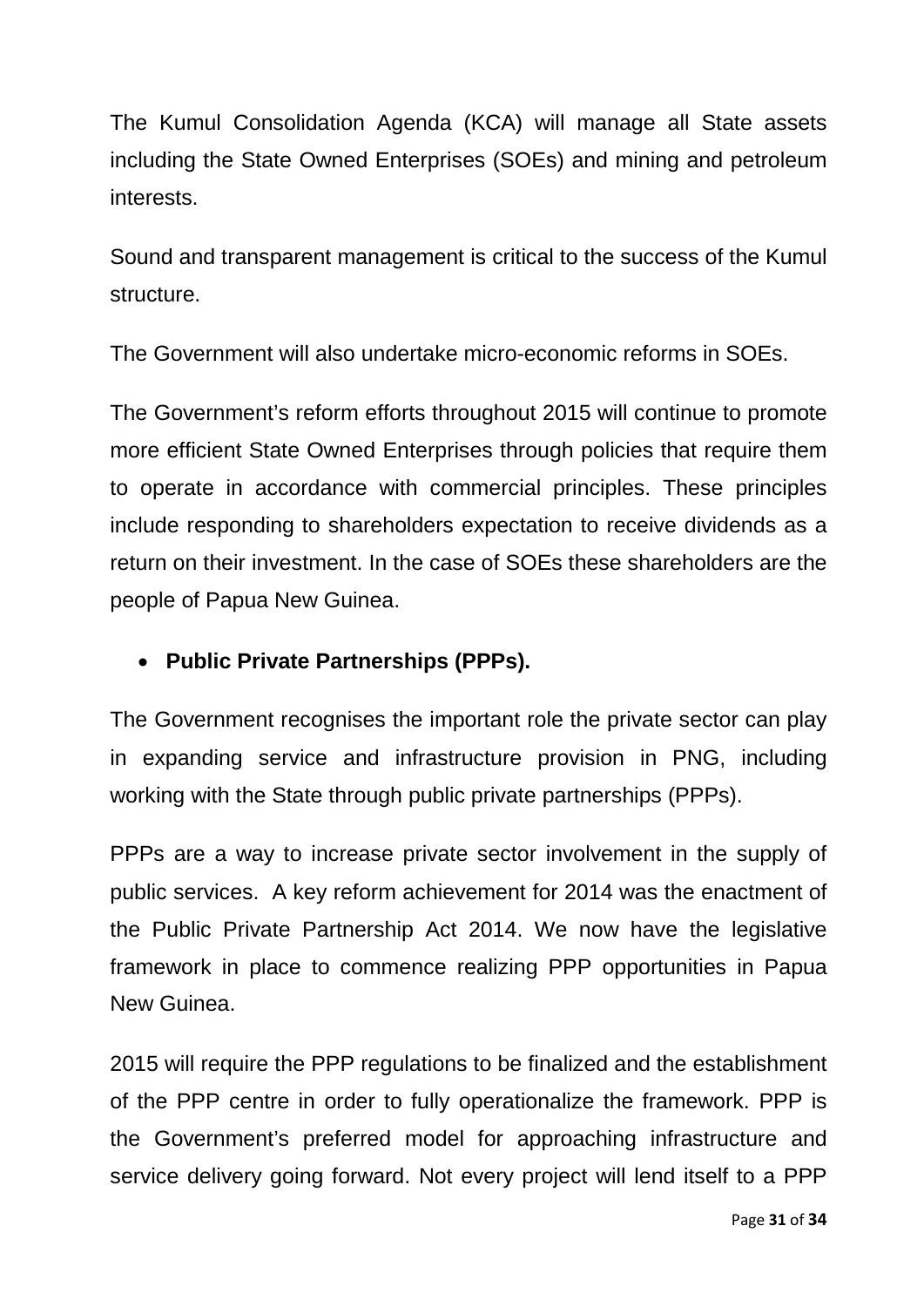arrangement but many will and we look forward to realizing the benefits of this approach as so many other countries have.

To harness this potential, the Government is examining the feasibility of a number of PPPs in the power and transport sectors.

It is important to emphasise that a PPP is simply a method to competitively procure, deliver and maintain infrastructure and services through cooperation between a public institution and one or more private enterprises via a long term contractual agreement e.g. to build and maintain a highway, or to plan and develop a large scale commercial agriculture project.

This additional PPP transaction expertise, combined with legislation that requires transparent processes to execute PPP arrangements be followed, should provide the private sector enhanced confidence to invest in PNG PPPs.

#### **Improvement of Statistics in PNG:**

Mr. Speaker, the need for reliable and timely statistics cannot be stressed enough and the O'Neill-Dion Government has made a serious commitment in 2014 to Reform the National Statistical Office (NSO).

The Government approved a co-sponsored submission on the Reform of Statistics in June for the NSO to immediately be reformed. This submission was sponsored by the Minister for National Planning and myself as the Treasurer.

A terms of reference was drafted and presented to an IMF/ABS High Level Mission in July to assess prior to them committing Technical Assistance to the Government's program.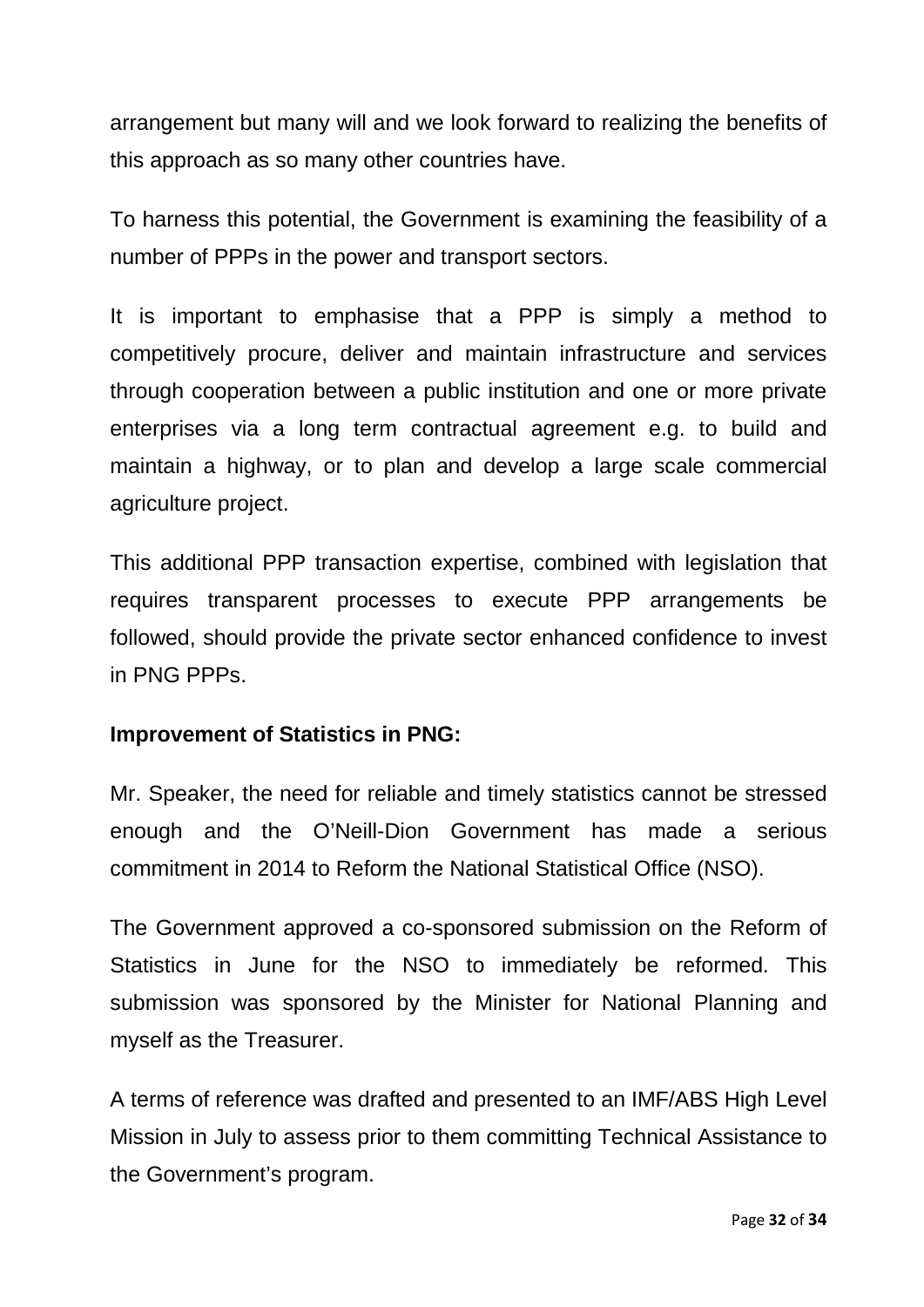It is understood that the IMF and Australian Bureau of Statistics (ABS) including key donors like the World Bank are pleased with the broad thrust of the government's plan and have officially announced they will provide Technical Assistance to reform NSO.

It is also understood that an ABS led scoping mission is already in PNG as I speak and have been working with the NSO and key stakeholders to scope out the reform package for the Government.

The Government is very serious about this reform and will provide the necessary resources to ensure that a workable implementation plan is devised to strengthen and build the statistical system.

The Government would also like to thank the IMF, the ABS and other donors for re-engaging with the PNG NSO. Let us work together to make this a reality.

Mr. Speaker, on any journey, it is important to have friends who will walk alongside you. PNG is lucky enough to have a number of friends who have joined us on the path to greater economic prosperity that we are currently treading.

For example in terms of grants in 2015;

- the Australian Government will provide K1.07 billion to PNG;
- the European Union K82.4 million
- the United Nations over K81.9 million;
- the Japanese Government K76.2 million
- the New Zealand Government K34.9 million; and
- the Chinese Government K15 million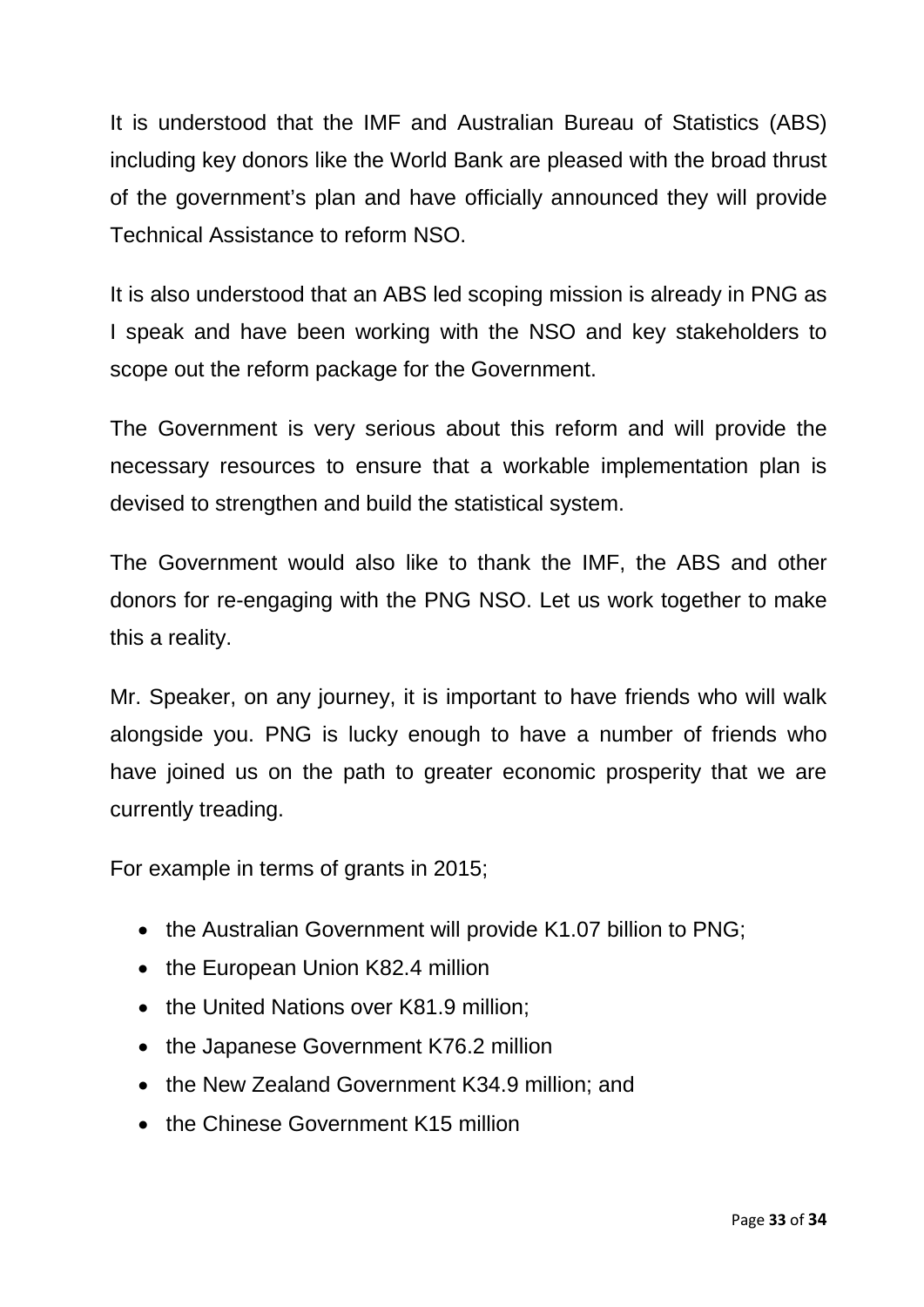In addition, the World Bank contributed K164.0 million in grants and loans and the Asian Development Bank will be providing loans for K376.7 million worth of mainly infrastructure projects and the Chinese Government a further K348.6 million.

There are a number of other partners too of course, with one of these being the International Monetary Fund which recently completed their Article IV economic assessment of PNG that supported the continuation of the O'Neill-Dion Government's fiscal and sound monetary policies.

It is worth noting that in their economic assessment of PNG, they commended the O'Neill-Dion Government for impressive achievements, especially the PNG LNG project. "The PNG LNG project has demonstrated PNG's impressive capacity to undertake large-scale commercial development. Looking ahead, the Pacific Games in 2015 and APEC in 2018 will further provide opportunities to showcase PNG's capabilities".

The O'Neill-Dion Government's commitment to sustainable budgetary reforms was acknowledged by the World Bank Group and the IMF through the appointment of PNG to chair the 2014 Annual Meeting of the Board of Governors in Washington DC, USA from 10-12 October 2014.

Mr. Speaker, it is a great honour for me personally and for Papua New Guinea to chair this most prestigious meeting in front of our global leaders. While chairing the meeting, I used this opportunity to promote PNG and the Pacific region and most importantly relay our concerns and challenges to the world.